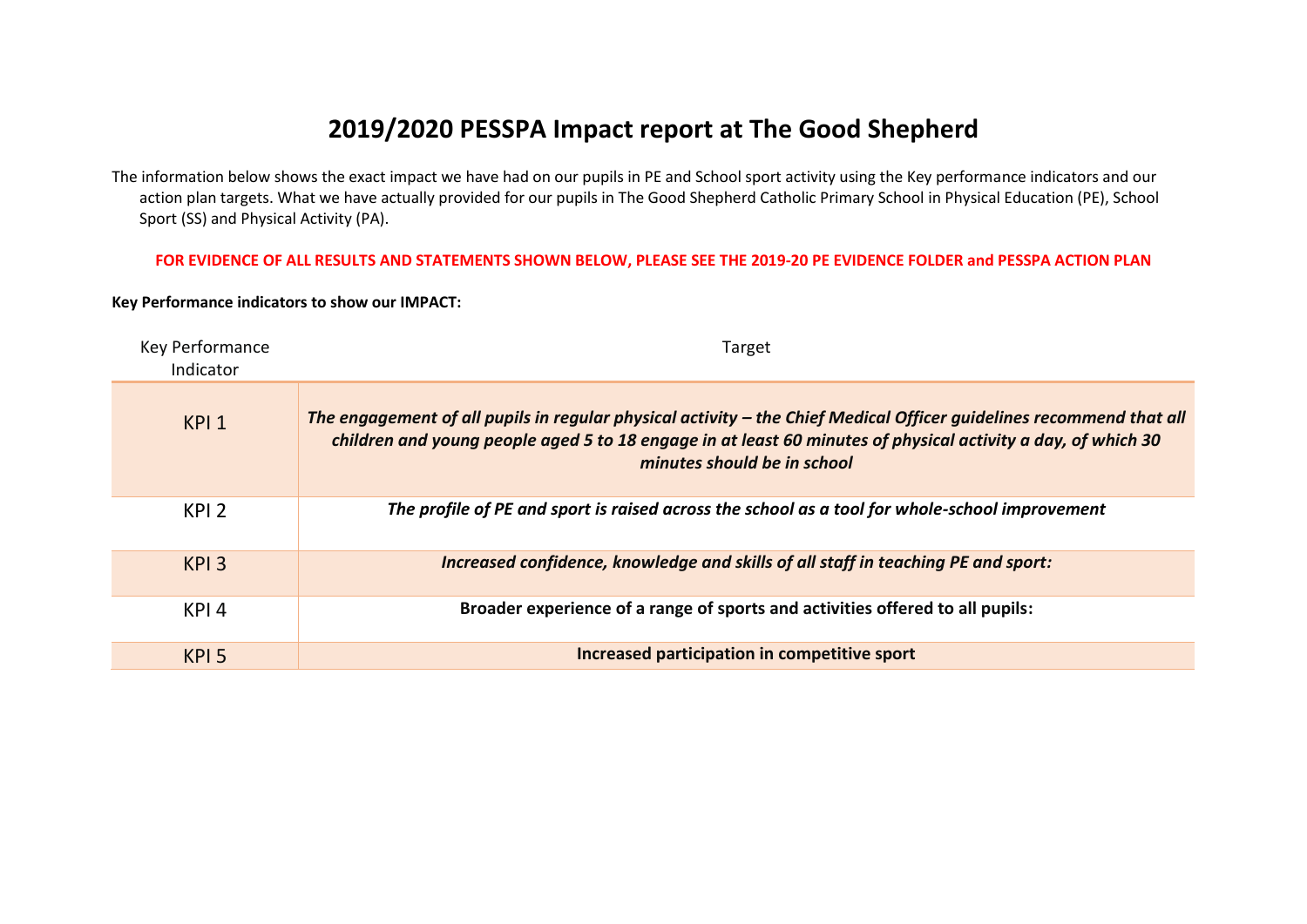**The Good Shepherd 2019/2020 Targets taken from the school sport action plan:**

**Foundation (taking part for FUN stage of School Sport):**

**all children are provided with 2 hours of high-quality PE, with focus on enjoyment and giving children a positive experience of sport, being active and living a healthy lifestyle (KPI 1, KPI 2, KPI 4, KPI 5)**

**Participation (Taking part in School PE Competition e.g Inter Year and School Games Level 2 Competition):**

**Provide new and unique opportunities during school PE time and afterschool for children to experience different sports/activities and challenges. Enter level 2 competitions giving the channels for gifted and talented children to excel but also those less active the opportunity to represent the school in an enjoyable setting. (KPI 1, KPI 2,KPI 3, KPI 4, KP5)**

**Performance (not just entering but having success in School Games Level 2 and Level 3 events, routes for elite sports clubs):**

**Pupils are provided the opportunities to be well prepared for school competition. They compete with the school values and show outstanding sportsmanship during competition with other schools. (KPI 1, KPI 2,KPI 3, KPI 4, KP5)**

As you can see there is a direct link with our Key performance indicators and the school's personal targets. In the statements, I have indicated which KPI's link with which Good Shepherd target. Our targets link in some way to each KPI.

*Below we have used the KPI's to show our impact.*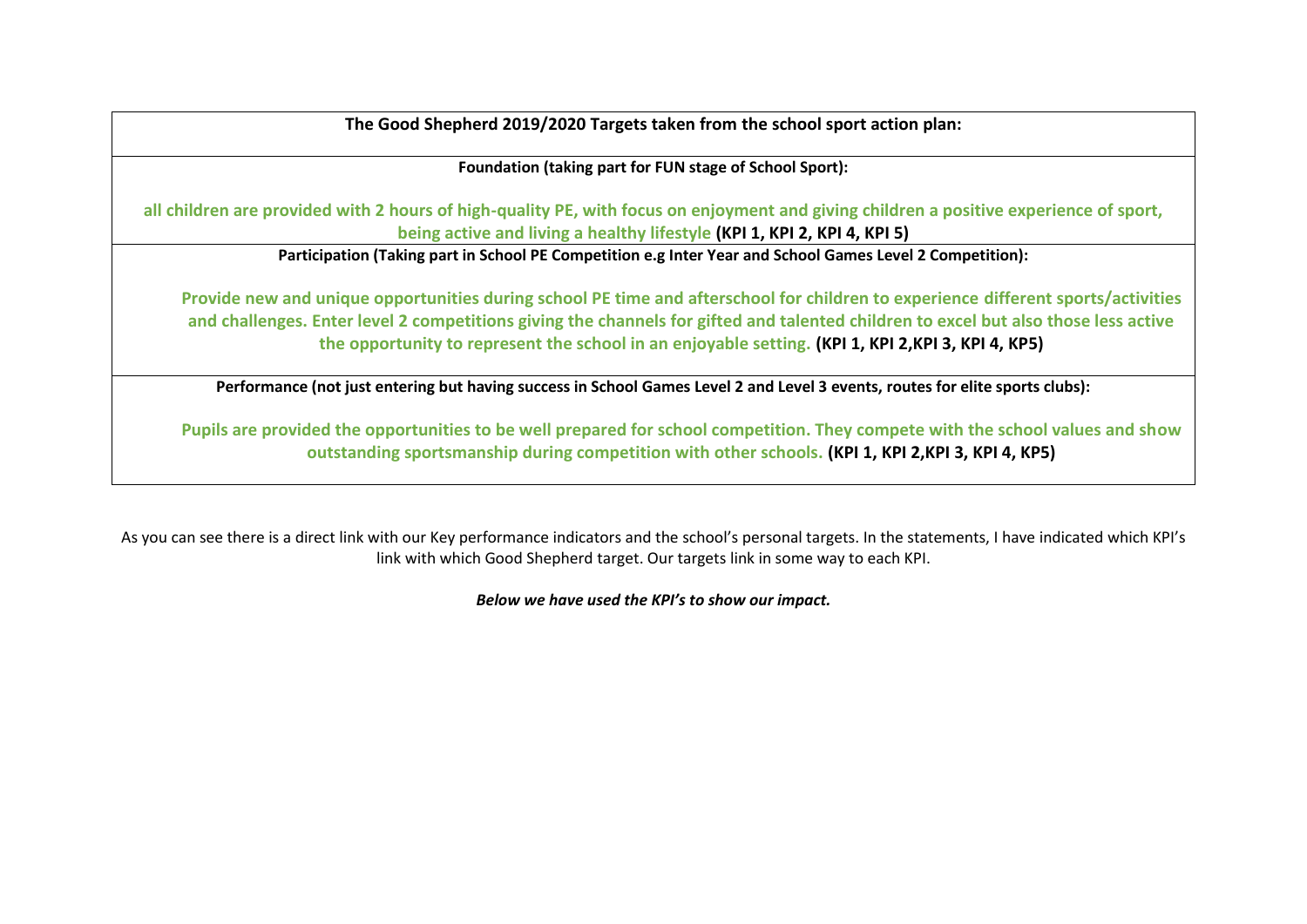# **Key performance indicator 1:**

The engagement of all pupils in regular physical activity – the Chief Medical Officer guidelines recommend that all children and young *people aged 5 to 18 engage in at least 60 minutes of physical activity a day, of which 30 minutes should be in school*

- 100% of our children have received high quality PE lessons for a minimum of 2 hours a week \*\* This was obviously affected by the CV-19 outbreak\*\* see below on information and responses in what was put in place in response to the outbreak.\*\* In the PE folder are clear outlines of our Curriculum content and skill progression documents to show how we develop the whole child through all years in the school.
- 100% of our children get a total of 80 minutes break time to engage in free play or activity. This can be free play, sport leading, club leading or taking part in a lunchtime sport club. Details of clubs provided are detailed below.
- Sport leaders- every child in year 5/6 gets the opportunity to learn to lead. From this we have had 30 leaders help support reception children in there play and active time – showing them fun games to play and being there as a role model and support student
- **Active lessons** Every Classroom has been given the information and tools to implement Active minutes in a classroom session so our pupils don't become sedentary in the classroom. This has been done using tools such as BBC Super Movers, Go Noodle, Just Dance and Premier League Stars
- **Active Travel** In the Spring term some Year 6 leaders were tasked with getting the school more active and promoting the benefits of keeping active in and out of school. They decided on a competition for pupils to design a poster that would be put around the school. They then would record everyone that is actively travelling to school, e,g walking, cycling scootering. The pupils that showed most improvement would be awarded prizes at the end of the year \*\* This was obviously cut short due to CV 19\*\*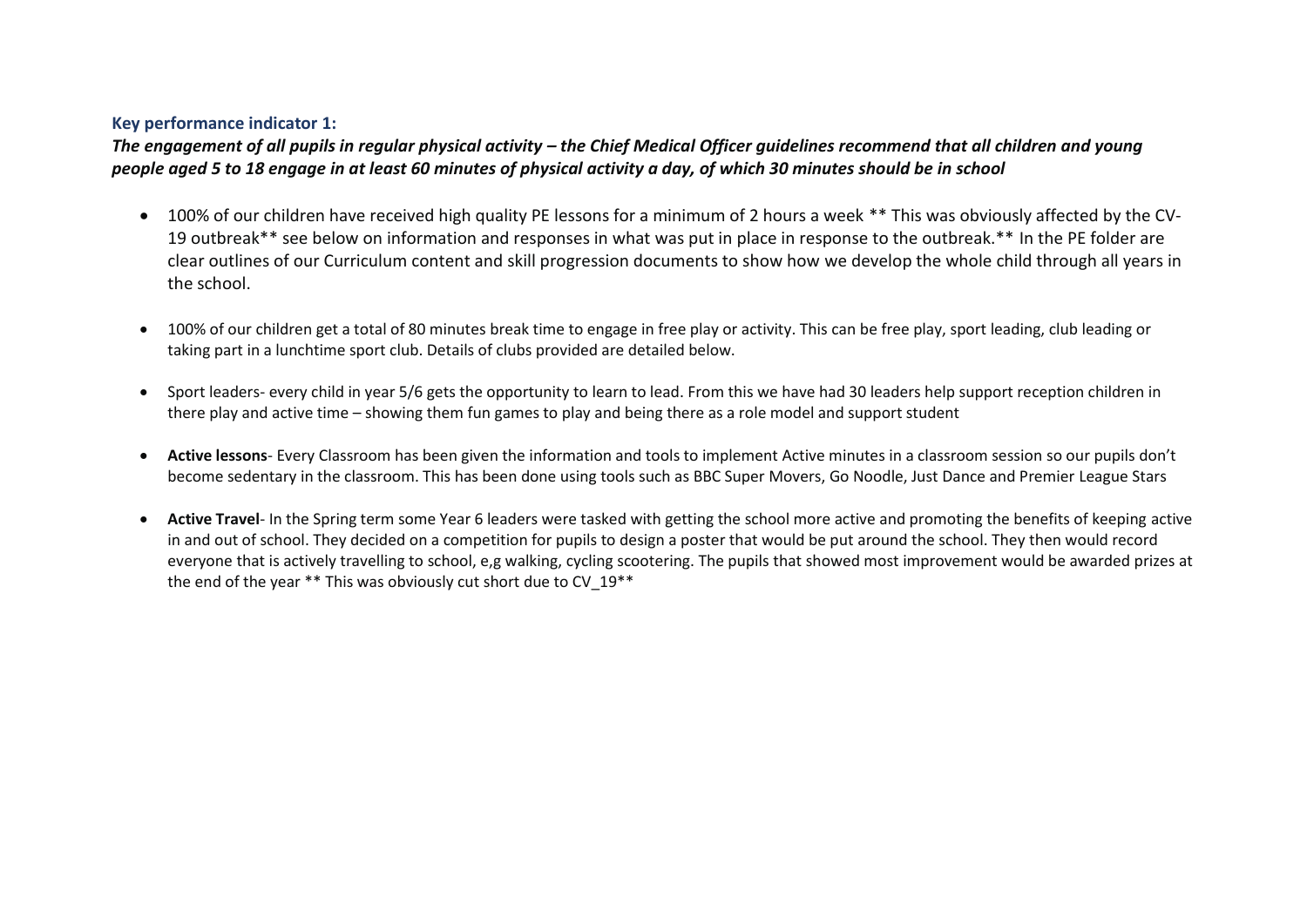# **Key Performance Indicator 2:**

# *The profile of PE and sport is raised across the school as a tool for whole-school improvement*

# *GOLD School games mark*

 For the third year running the school has received the GOLD school games mark award. Which means the school has evidenced the top standard provided in PE, School Sport and Physical Activity. To achieve the Gold mark the school has had to:

| Have a calendar that has opportunities for all SEND and other targeted     |
|----------------------------------------------------------------------------|
|                                                                            |
| Have a notice board and in-house school digital system that promotes       |
| school games activity and uses social media for the same purpose           |
| Have maximised the School Games Values to support competition and          |
| festival experiences for all young people                                  |
| Provide all pupils with timetabled PE and have extracurricular provision   |
|                                                                            |
| Engage at least 50% of pupils in extra-curricular activity per weeks       |
| Over the course of the year have targeted provision for those least active |
|                                                                            |
| Provide at least 2 digital personal challenges                             |
| Promote the school games and results at least once a fortnight to parents  |
|                                                                            |
| Every young person is provided the opportunity to learn to lead through    |
|                                                                            |
| Engage at least 15% of KS2 to lead, manage and officiate school games      |
|                                                                            |
| Train and engage wider school staff in the delivery of pf school sport and |
|                                                                            |
| Make sure the school is an Active school- promoting active travel!         |
|                                                                            |
|                                                                            |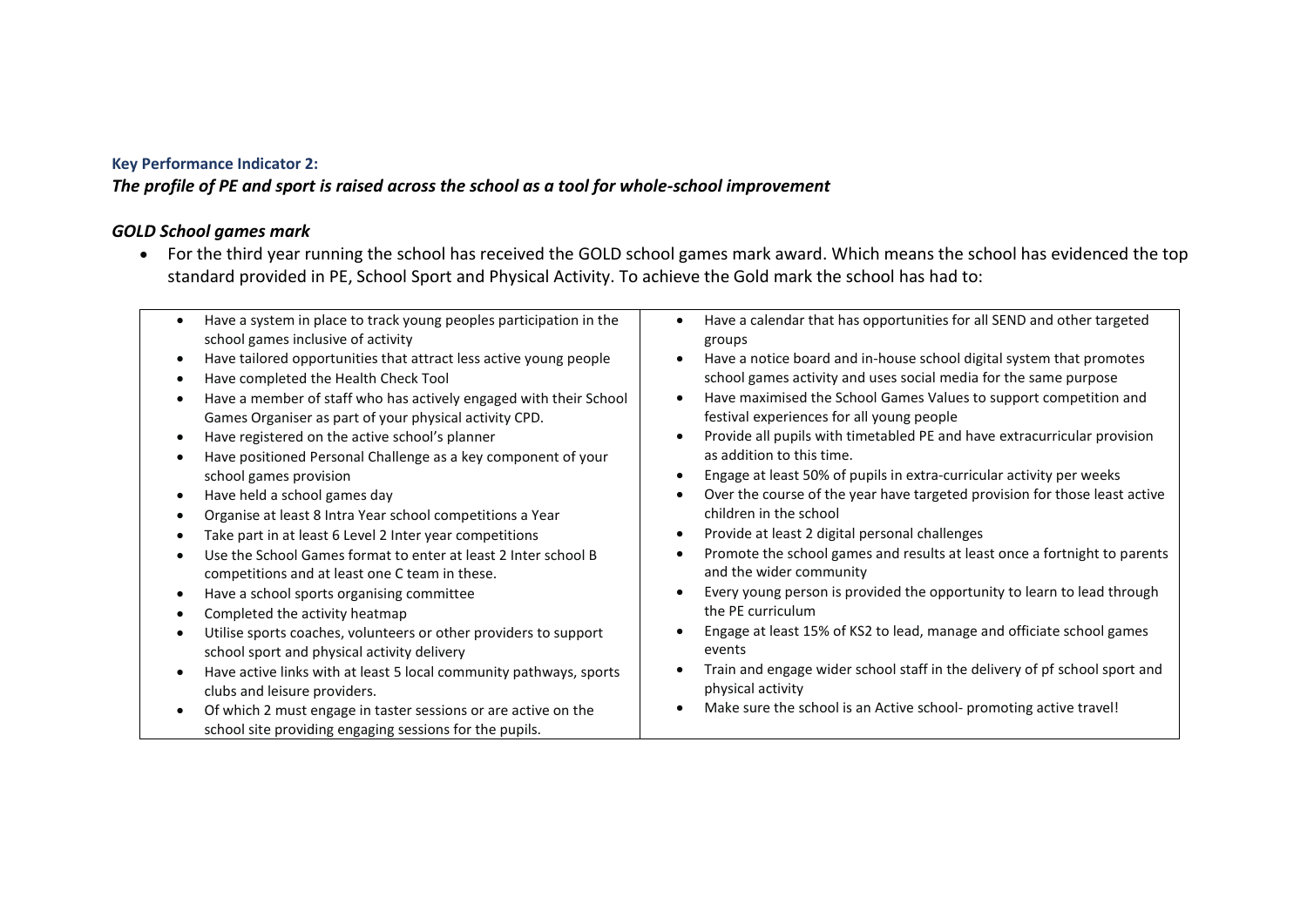### **Sports Award Scheme**

 For the past 7 years we have implemented the Sports Award scheme which rewards effort and engagement in PE. It is a great behaviour management tool, but also something that the children consistently try to achieve and take great pride in getting a sports award in a lesson. The winners this year are shown in the PE evidence folder.

### **Virtual school games**

 During the outbreak we have still looked to take part in the School Games. These were provided by Northamptonshire Sport. This meant children were sent challenges every week of different sport topics, that they had to complete at home and then send in their scores to get a participation point for the school. We had a number of children engaged throughout, who won on the spot prizes and won accolades as the overall winners of a particular challenge.

### **SSOC/ Sport and play leaders**

 As mentioned before our school has a school games organising committee and Sport/Play leaders, the committee discuss how we can improve PE and school sport and help support in Inter year competitions with the sport/play leaders helping with younger reception children enjoy activity at break and lunchtimes.

### **Sports Board in Place**

 If you walk around our school you will see we have three sports boards. One which details all the information pupils need to join a club, find a new one or what they have been up to in these clubs. It also shows our sports newsletters providing results of recent competitions our pupils have been in. We also have our team sports board, showing pictures of our current and most successful sports team from the past and the present.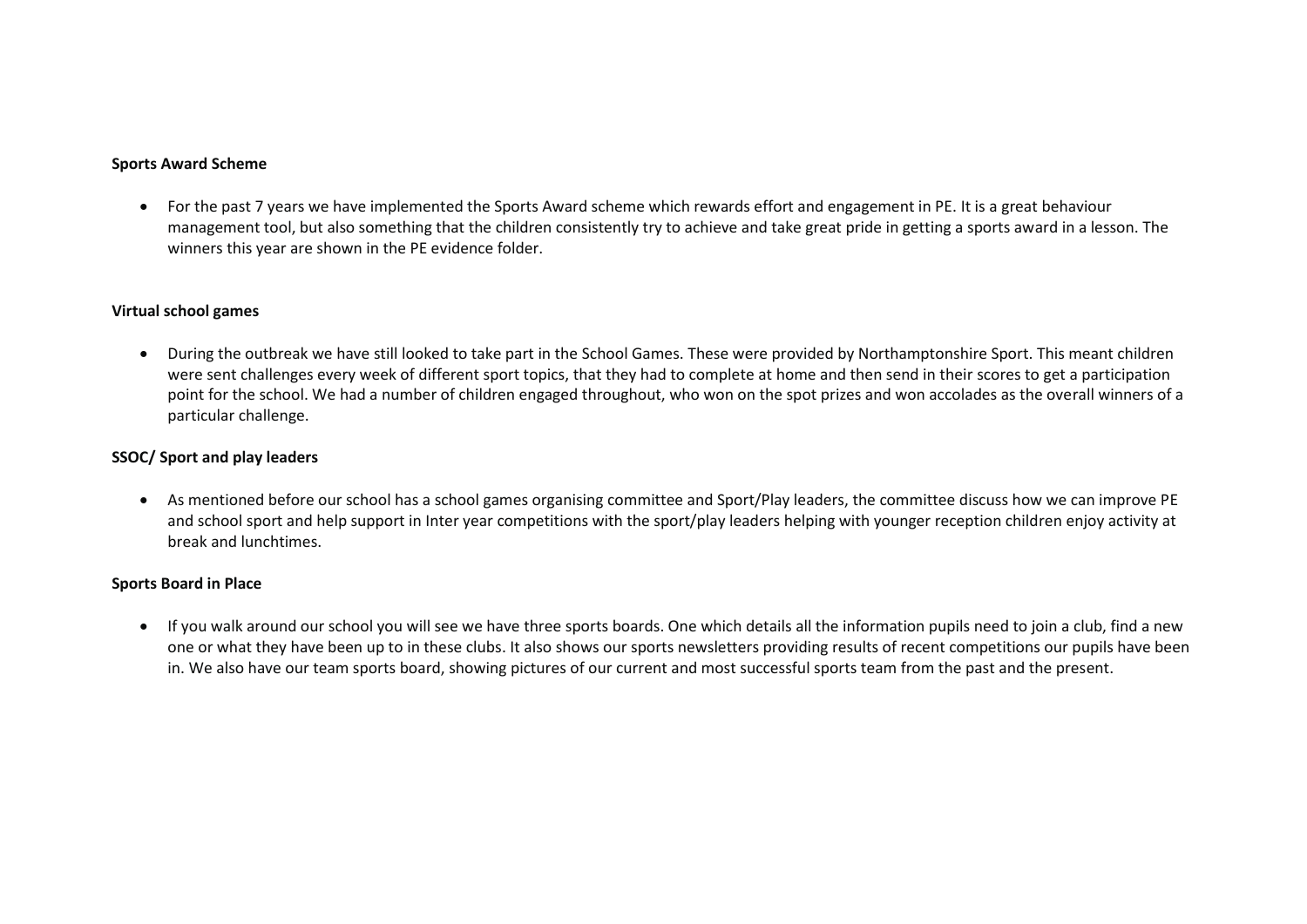### **Key Performance Indicator 3:**

*Increased confidence, knowledge and skills of all staff in teaching PE and sport:*

### **Links with local communities and sports clubs:**

 In order to provide exceptional service to our children we have some new and existing sporting links to give opportunity to our children. *School Sports Specialists-* provide upskilling opportunities to our teachers and support everything in school around PE. Everything detailed here has been done through the help of SSS. We have *NTFC* providing Premier reading stars, a program used to engage those less confident in reading to have active opportunities and support in reading. *Healthy Heroes*- have come into the school and provided those maybe less active with information on how to be healthy in the way they eat and through physical activity. We also have *Steve Biss* who comes and provides Tennis lessons at lunch times for pupils wanting to try a new sport. We were also given the opportunity to be a *WILDCAT* centre, where we put on sessions for girls looking to take part in football in a comfortable and enjoyable environment.

### **Opportunity for teachers PE CPD**

- As mentioned, our sport coaches in every PE lesson provide the opportunity for teachers to come and upskill themselves, this could be to initially observe a PE lesson, but then come in and team teach a session, getting hands on experience of taking PE and gaining more confidence and experience for the subject
- Competition experience- this year we have looked to get teachers more involved in some of the competitions we enter. We have had 6 different teachers and support staff help out with this that would not have done before. This includes Hockey training and event, Arrows Archery, both the year 3/4 and 5/6 gymnastic events and the Cross-Country event.

### **Active classrooms**

 As you will see from our target goals, one of our main targets was to get classrooms more active, especially in lessons where there was very limited activity. The teachers have started to be given guidance and great programs and tools to use in order to be able to implement this. We have had two pilot classes, last year in year 3 and Mrs Richards class in Year 5 this year. This year every classroom will be expected to incorporate these active times in everyday classroom lessons.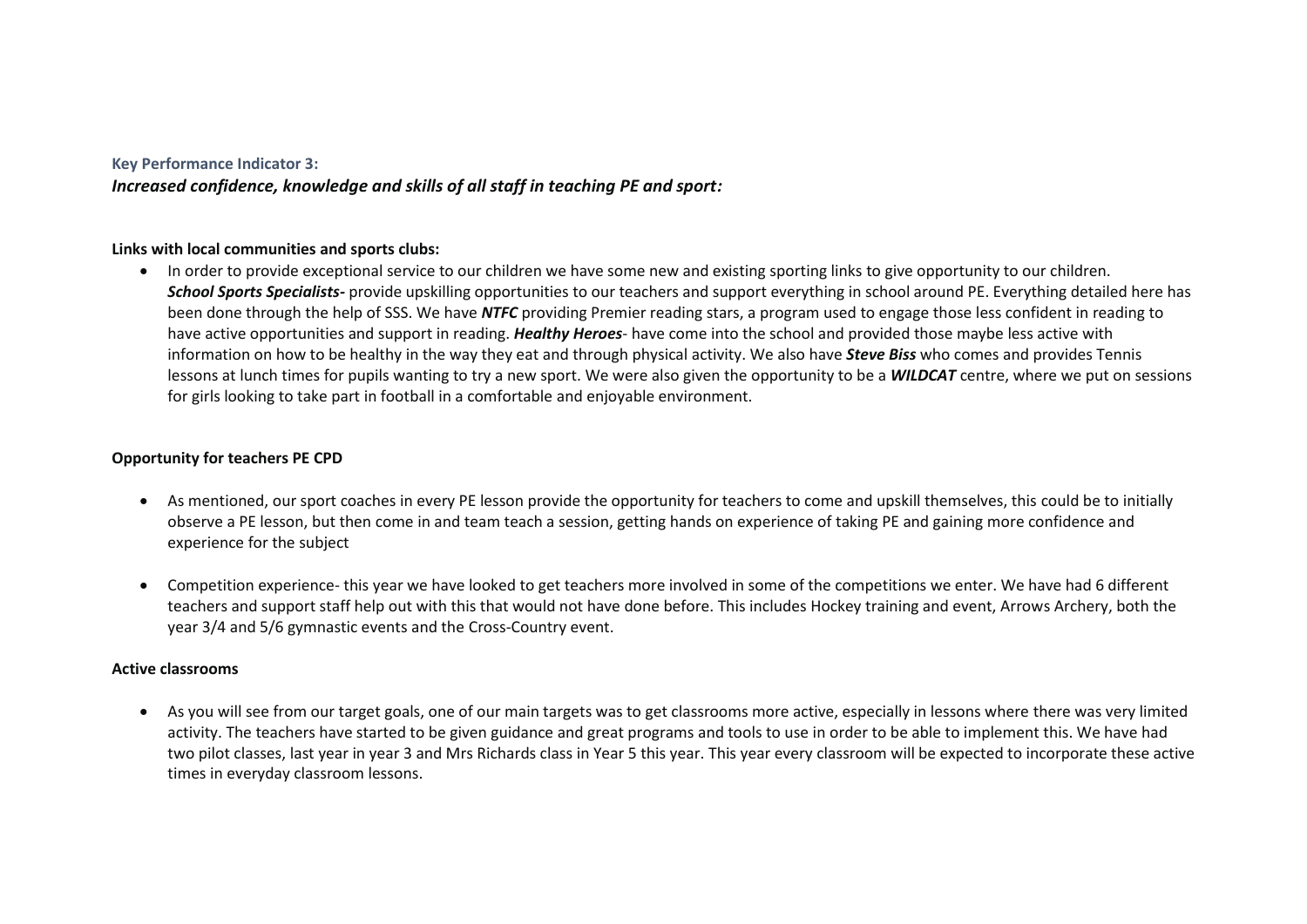### *Key Performance Indicator 4:*

# **Broader experience of a range of sports and activities offered to all pupils:**

We have provided a huge amount of Extra Curricular clubs for our pupils this year. Gifted and Talented clubs, where pupils looking to represent the school are invited to progress further in a chosen sport, choice clubs, which gives pupils the opportunity to choose if they want to do a club or not. And Clubs we provide for those less active.

# *The three categories we have used to differentiate each club are as follows:*

Key: **(GT)** Gifted and Talented Club **(MA)** Get more Active Club **(CC)** Choice Club

| Autunni 1                      |                                |                |  |  |  |  |
|--------------------------------|--------------------------------|----------------|--|--|--|--|
| Day                            | <b>Club</b>                    | <b>Numbers</b> |  |  |  |  |
|                                |                                |                |  |  |  |  |
| Tuesday (A/S)                  | Year 5/6 Tag Rugby (3 wk) (GT) | 10             |  |  |  |  |
| Tuesday (A/S)                  | Sportshall Athletics (4 Wk)    | 12             |  |  |  |  |
|                                | (GT)                           |                |  |  |  |  |
| Tuesday (A/S)                  | Dodgeball (CC)                 | 16 (13 KS2)    |  |  |  |  |
| Wednesday (A/S)                | Football (CC)                  | 20             |  |  |  |  |
| Wednesday (A/S)                | Football (CC)                  | 16 (8 KS2)     |  |  |  |  |
| Thursday (A/S)                 | Gymnastics (CC)                | 20 (10 KS2)    |  |  |  |  |
| Thursday (A/S)                 | 3/4 Football Team (GT)         | 9              |  |  |  |  |
| Thursday (A/S)                 | 5/6 Football Team (GT)         | 9              |  |  |  |  |
| Lunchtime Tues                 | Year 5/6 Gymnastics (GT)       | 4              |  |  |  |  |
| Lunchtime Tues                 | Cross Country* (GT and MA)     | 50             |  |  |  |  |
| Lunchtime Wed                  | Cross Country*(GT and MA)      | 50             |  |  |  |  |
| Lunchtime Thurs                | Cross Country*(GT and MA)      | 50             |  |  |  |  |
| Activity Clubs ran by students | Mix- only included clubs with  | 15             |  |  |  |  |
| at lunch                       | high activity e.g Dance (MA)   |                |  |  |  |  |
|                                | <b>Total</b>                   | 181            |  |  |  |  |
|                                | KS <sub>2</sub>                | 160            |  |  |  |  |

**Autumn 1**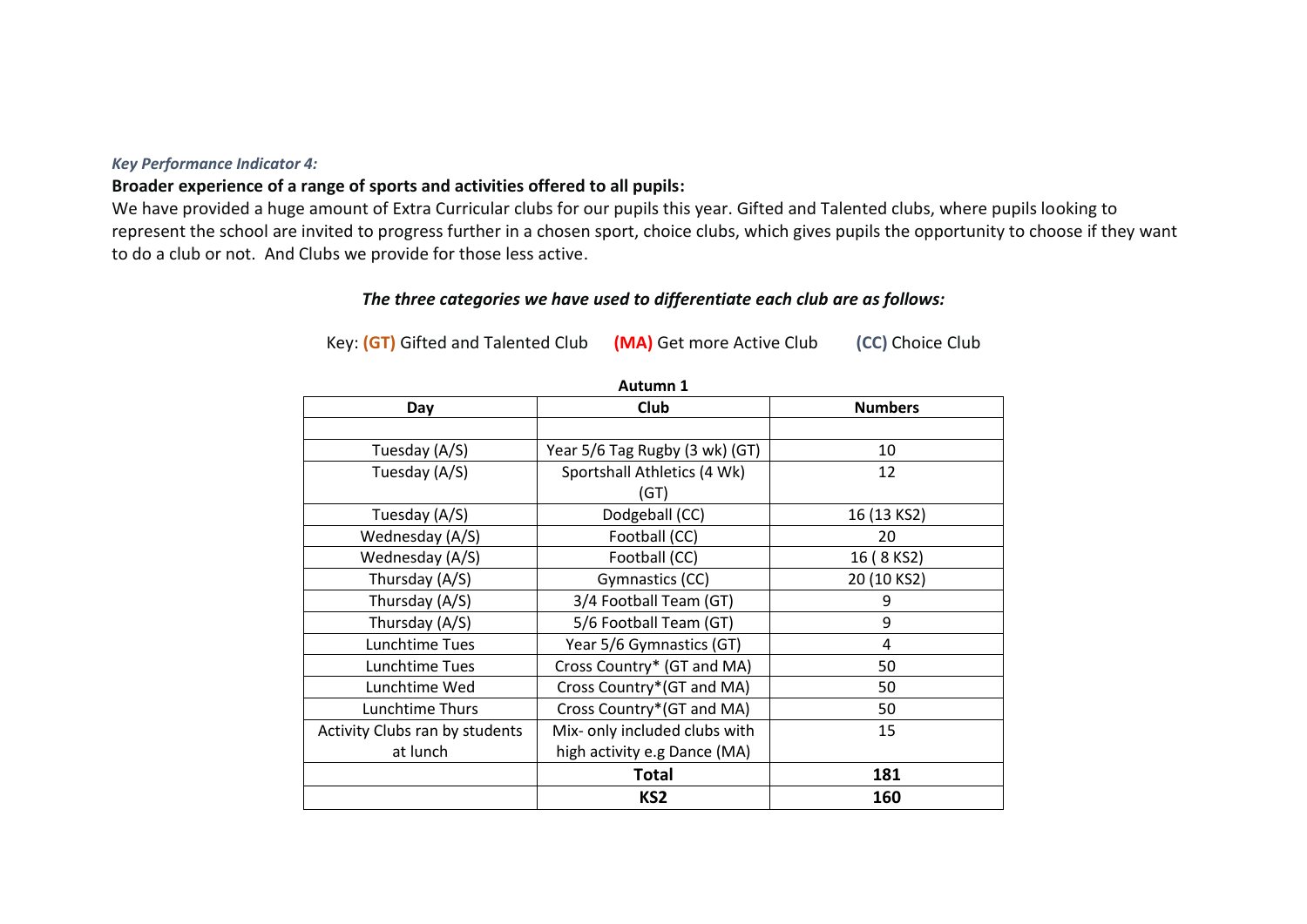| <b>Autumn 2</b>                |                               |                |  |  |  |  |  |
|--------------------------------|-------------------------------|----------------|--|--|--|--|--|
| Day                            | Club                          | <b>Numbers</b> |  |  |  |  |  |
|                                |                               |                |  |  |  |  |  |
| Tuesday (A/S)                  | Basketball (CC)               | 19 (11 KS2)    |  |  |  |  |  |
| Tuesday (A/S)                  | Sportshall Athletics (GT)     | 12             |  |  |  |  |  |
| Wednesday (A/S)                | Football (CC)                 | 20 (11 KS2)    |  |  |  |  |  |
| Wednesday (A/S)                | Football (CC)                 | 20             |  |  |  |  |  |
| Thursday (A/S)                 | Gymnastics (CC)               | 20 (9 KS2)     |  |  |  |  |  |
| Thursday (A/S)                 | Year 5/6 Football Team (GT)   | 9              |  |  |  |  |  |
| Thursday (A/S)                 | Year 3/4 Football Team (GT)   | 9              |  |  |  |  |  |
| Lunchtime                      | Year 3/4 Gymnastics team (GT) | 4              |  |  |  |  |  |
| Lunchtime                      | Year 5/6 Gymnastics team (GT) | 4              |  |  |  |  |  |
| Tues, Weds and Thurs Lunch     | Cross Country (GT and MA)     | 50             |  |  |  |  |  |
| Activity Clubs ran by students | Mix- only included clubs with | 15             |  |  |  |  |  |
|                                | high activity e.g Dance (MA)  |                |  |  |  |  |  |
|                                | <b>Total</b>                  | 182            |  |  |  |  |  |
|                                | KS <sub>2</sub>               | 153            |  |  |  |  |  |

In total there were 50 children practicing for cross country but they were all coming on different days, so the total accumulated is 50.

# **Spring 1**

| Day                        | <b>Club</b>                    | <b>Numbers</b> |
|----------------------------|--------------------------------|----------------|
| Monday                     | Quicksticks Hockey (GT)        | 6              |
| Tuesday                    | Dodgeball (CC)                 | 17 (14 KS2)    |
| Tuesday                    | Sports Stars (MA)              | 20             |
| Wednesday                  | Football (CC)                  | 20             |
| Wednesday                  | Football (CC)                  | 12 (5 KS2)     |
| <b>Wednesday Breakfast</b> | Premier sports Breki club (MA) | 12             |
| Thursday                   | Gymnastics (CC)                | 20 (11KS2)     |
| Thursday                   | Arrows Team (GT and MA)        | 12             |
| Lunchtime Tues             | Year 3/4 Gymnastics (GT)       | 4              |
| Optional Tues, Weds, Thurs | Cross Country (GT and MA)      | 48             |
| Lunctime Thurs             | Year 5/6 Gymnastics (GT)       | 4              |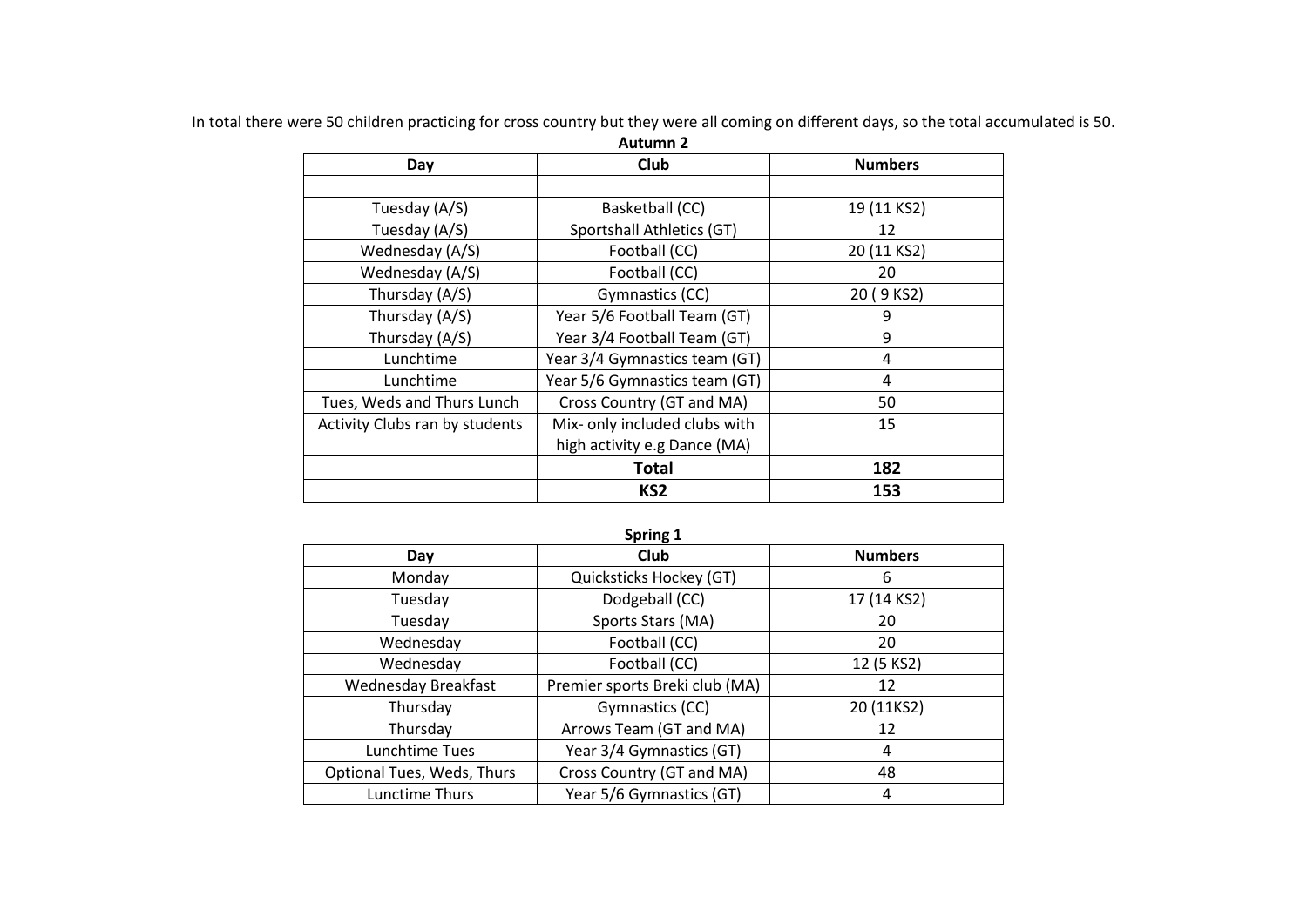| Mix- only included clubs with | Mix- only included clubs with | 15  |
|-------------------------------|-------------------------------|-----|
| high activity e.g Dance       | high activity e.g Dance (MA)  |     |
|                               | Total                         | 190 |
|                               | KS2                           | 152 |

Spring 2

| Day                            | <b>Club</b>                   | <b>Numbers</b>     |
|--------------------------------|-------------------------------|--------------------|
| Monday                         | Quicksticks Hockey (GT)       | 6                  |
| Tuesday                        | Hockey (CC)                   | 12 (8 KS2)         |
| Tuesday                        | Sports Stars (MA)             | 20                 |
| Wednesday                      | Football (CC)                 | 20                 |
| Wednesday                      | Football (CC)                 | 14 (2 KS2)         |
| Wednesday Breakfast club       | Premier Sport Breki Club (MA) | 12                 |
| Thursday                       | Gymnastics (CC)               | 20 (9 KS2)         |
| Thursday                       | Arrows Archery Team 3 wk (GT  | 12                 |
|                                | and MA)                       |                    |
| Thursday                       | Girls Football team 3 wk (GT) | $10 \times 2 = 20$ |
| Activity clubs ran by students | Mix- only included clubs with | 15                 |
|                                | high activity e.g Dance (MA)  |                    |
| Lunch Tues and Thurs           | Cricket Team (GT)             | $8 \times 2 = 16$  |
| Lunch Tues and Weds            | $9 = 18$<br>Netball team (GT) |                    |
|                                | Total                         | 175                |
|                                | KS <sub>2</sub>               | 146                |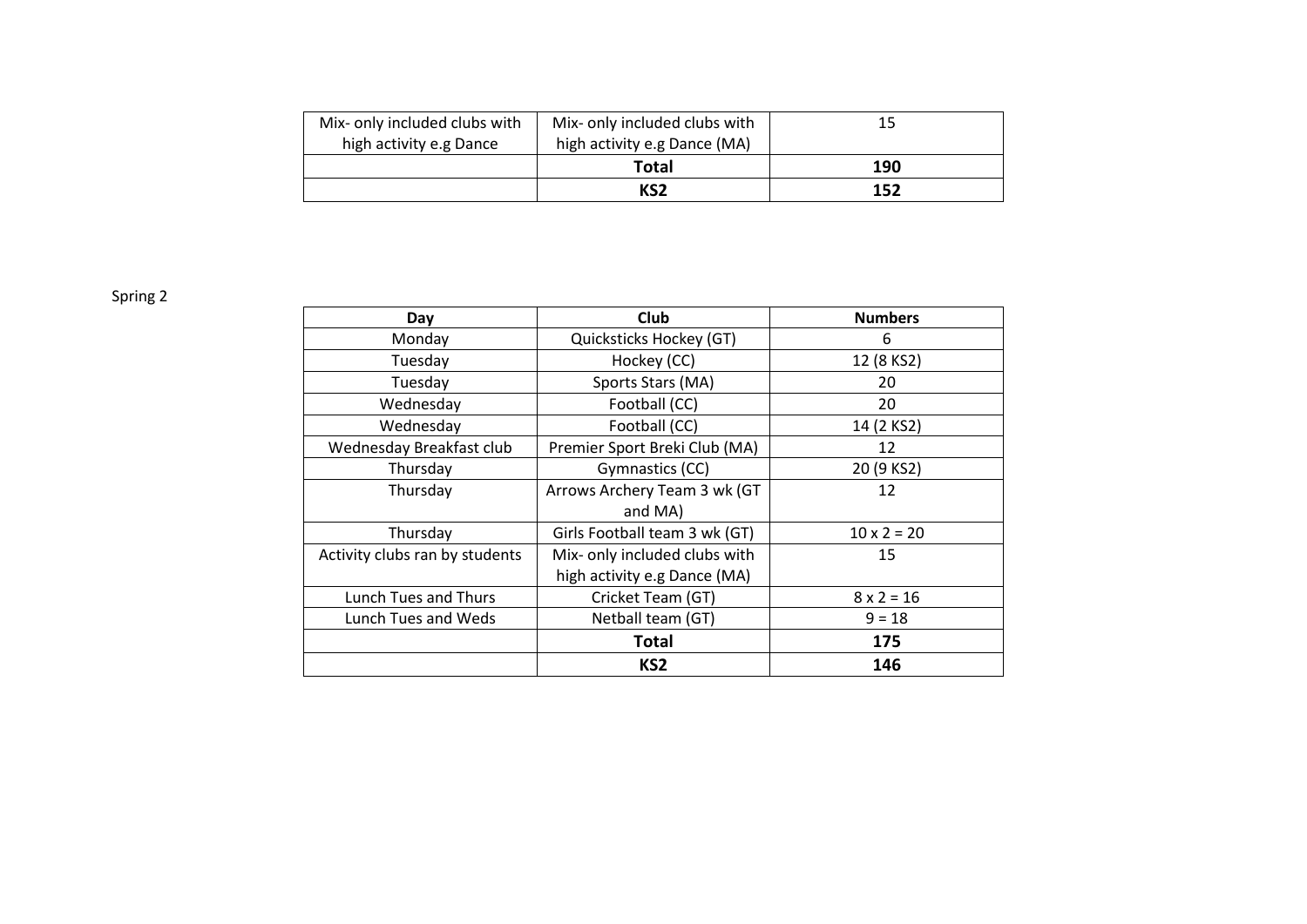| (PLANNED- COVID Stopped these taking place, so all these figures are based on previous averages) |                         |                    |  |  |  |  |
|--------------------------------------------------------------------------------------------------|-------------------------|--------------------|--|--|--|--|
| Day                                                                                              | Club                    | <b>Numbers</b>     |  |  |  |  |
| Monday                                                                                           | Quicksticks Hockey (GT) | 6                  |  |  |  |  |
| Tuesday                                                                                          | Athletics (CC)          | 18 (KS2 10)        |  |  |  |  |
| Tuesday                                                                                          | Netball (GT)            | 10                 |  |  |  |  |
| Wednesday                                                                                        | Football (CC)           | 20                 |  |  |  |  |
| Wednesday                                                                                        | Football (CC)           | 16 (5 KS2)         |  |  |  |  |
| Thursday                                                                                         | Gymnastics (CC)         | 20                 |  |  |  |  |
| Thursday                                                                                         | Quadkids Athletics (GT) | 12                 |  |  |  |  |
| Lunchtime (Tues and Thurs)                                                                       | Netball (GT)            | $10 \times 2 = 20$ |  |  |  |  |
| Child Ran club                                                                                   | Dance (MA)              | 12                 |  |  |  |  |
| Tues and Thursday Lunch                                                                          | Cricket (CC)            | $10 \times 2 = 20$ |  |  |  |  |
| <b>Steve Biss Tennis</b>                                                                         | Tennis (MA)             | 12                 |  |  |  |  |
|                                                                                                  | <b>Total</b>            | 156                |  |  |  |  |
|                                                                                                  | KS <sub>2</sub>         | 137                |  |  |  |  |

Summer 1

# Summer 2

| (PLANNED- COVID Stopped these taking place, so all these figures are based on previous averages) |                               |                    |  |  |  |  |  |
|--------------------------------------------------------------------------------------------------|-------------------------------|--------------------|--|--|--|--|--|
| Day                                                                                              | Club                          | <b>Numbers</b>     |  |  |  |  |  |
| Monday                                                                                           | Quick Sticks Hockey (GT)      | 6                  |  |  |  |  |  |
| Tuesday                                                                                          | Gymnastics (CC)               | 20 (8 KS2)         |  |  |  |  |  |
| Tuesday                                                                                          | Netball (GT)                  | 10                 |  |  |  |  |  |
| Wednesday                                                                                        | Football (CC)                 | 20                 |  |  |  |  |  |
| Wednesday                                                                                        | Football (CC)                 | 18 (9 KS2)         |  |  |  |  |  |
| Thursday                                                                                         | NFL Flag Football (CC)<br>8   |                    |  |  |  |  |  |
| Lunchtime (Tues and Thurs)                                                                       | Cricket and Netball (GT)      | $20 \times 2 = 40$ |  |  |  |  |  |
| Thursday                                                                                         | 1/2 Quadkids Athletics GT and | 10                 |  |  |  |  |  |
|                                                                                                  | MA)                           |                    |  |  |  |  |  |
| Child ran clubs                                                                                  | Dance (MA)                    | 15                 |  |  |  |  |  |
| <b>Steve Biss Tennis</b>                                                                         | Tennis (MA)                   | 12                 |  |  |  |  |  |
|                                                                                                  | <b>Total</b>                  | 159                |  |  |  |  |  |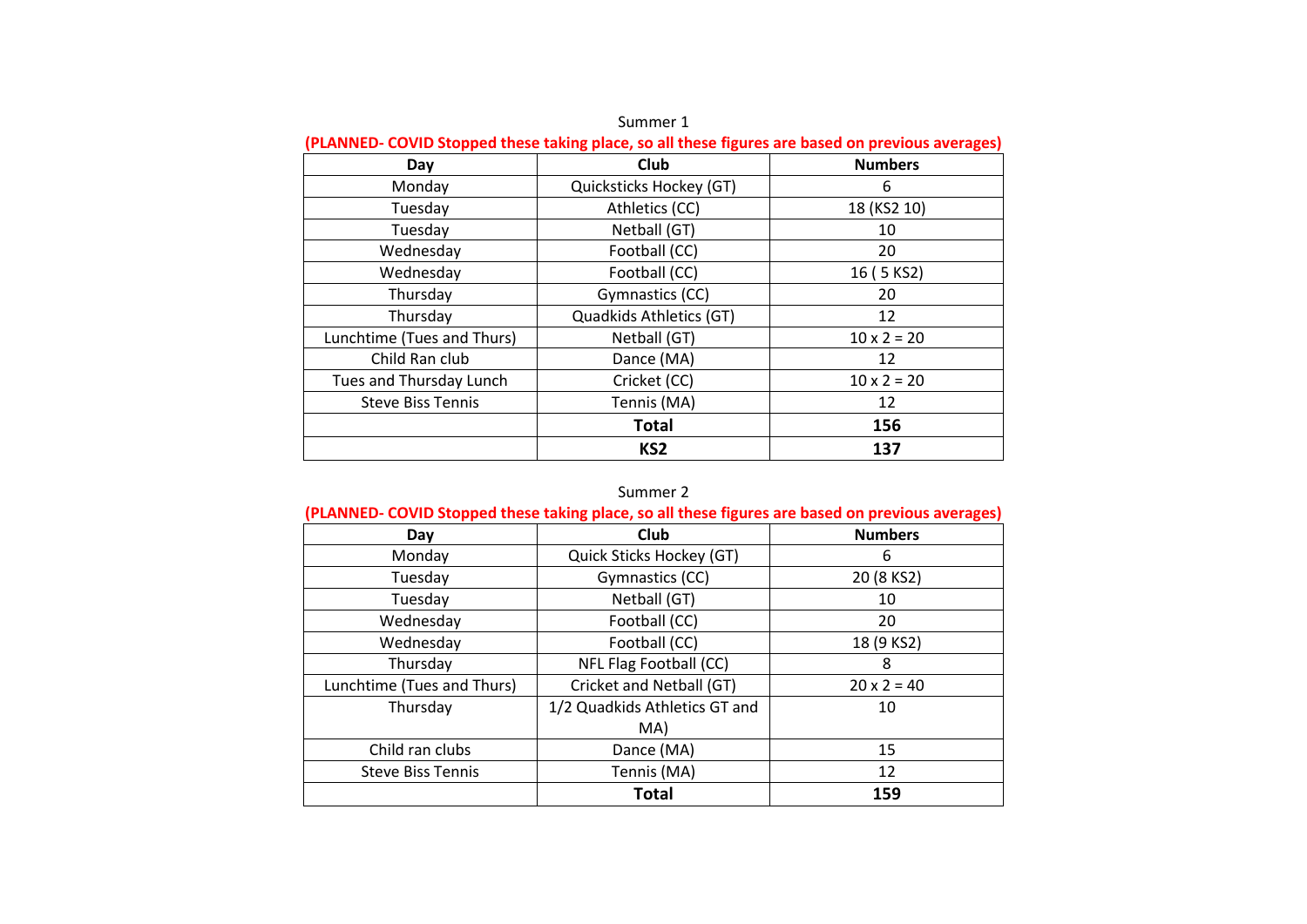|   |     |   |   |  |  | 1002<br>RJZ |  |   | 120<br>TJO |
|---|-----|---|---|--|--|-------------|--|---|------------|
| . | . . | . | . |  |  |             |  | . | — .<br>.   |

As you can see the opportunity for the children in The Good Shepherd to do an extra-curricular club is huge. The table below shows how many clubs we provided over the year.

|                     | Breakfast clubs             |                             | Lunchtime clubs     |                             |                             | Afterschool clubs   |                            |                      |
|---------------------|-----------------------------|-----------------------------|---------------------|-----------------------------|-----------------------------|---------------------|----------------------------|----------------------|
| More Active<br>(MA) | Gifted and<br>Talented (GT) | <b>Choice Clubs</b><br>(CC) | More Active<br>(MA) | Gifted and<br>Talented (GT) | <b>Choice Clubs</b><br>(CC) | More Active<br>(MA) | Gifted and<br>Talented (GT | Choice Clubs<br>(CC) |
|                     |                             |                             |                     |                             |                             |                     |                            |                      |
|                     |                             |                             | 13                  | 22                          |                             | 4                   | 15                         | 24                   |
|                     |                             |                             |                     |                             |                             |                     |                            |                      |

| <b>Total Clubs</b>                |                                       |                          |  |  |  |  |  |
|-----------------------------------|---------------------------------------|--------------------------|--|--|--|--|--|
| <b>Get More active Clubs (MA)</b> | <b>Gifted and Talented Clubs (GT)</b> | <b>Choice Clubs (CC)</b> |  |  |  |  |  |
| 19                                | 37                                    | 24                       |  |  |  |  |  |

# **Total clubs/opportunities provided over the school year: 80**

**This is an increase in 13 clubs based on last years figures of 67 clubs (10 more Gifted and Talented clubs provided and 4 more get active clubs with 1 less choice club) \*\*\*\* Summer Term was taken from planned clubs to take place\*\*\*\* effected by COVID Average Calculator**

### For the school games mark we must calculate how many KS2 children took part in extra curriculum activity:

| Term and number of KS2 children |         | Percentage |
|---------------------------------|---------|------------|
| Autumn 1:                       | 160/212 | 75%        |
| Autumn 2:                       | 153/212 | 72%        |
| Spring 1:                       | 152/212 | 71%        |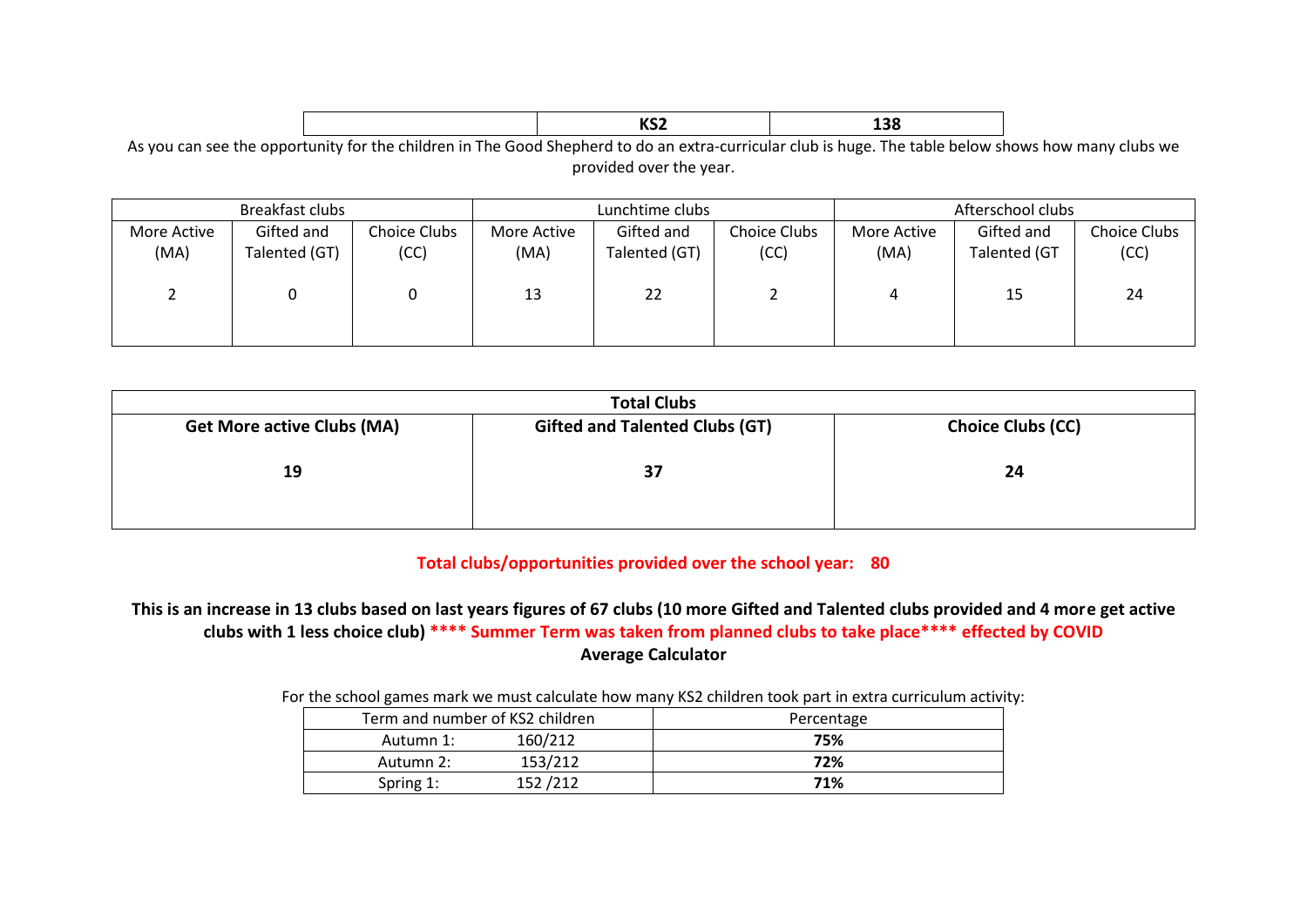| Spring 2:            | 146/212 | 68% |
|----------------------|---------|-----|
| Summer 1:            | 137/212 | 64% |
| Summer 2:            | 138/212 | 65% |
| <b>TOTAL average</b> |         | 69% |

# Average of KS2 taking part in afterschool activity is 69%

# Swimming results

We also gave the opportunity for some pupils in KS2 to swim.

# Results below

| <b>Outcome</b>                                                                                                                                                                                                                                                                                                                                                                                                                             | % of pupils achieving outcome |                                         | % of pupils A O      |
|--------------------------------------------------------------------------------------------------------------------------------------------------------------------------------------------------------------------------------------------------------------------------------------------------------------------------------------------------------------------------------------------------------------------------------------------|-------------------------------|-----------------------------------------|----------------------|
|                                                                                                                                                                                                                                                                                                                                                                                                                                            | 2017/2018                     | 2018/2019                               | 2019/2020            |
| Swim competently, confidently and proficiently over a distance of at least 25 metres                                                                                                                                                                                                                                                                                                                                                       | 56.4                          | 64.3                                    | Not completed        |
| Use a range of strokes effectively; front crawl, backstroke and breaststroke                                                                                                                                                                                                                                                                                                                                                               |                               | 64.3<br>56.4                            |                      |
|                                                                                                                                                                                                                                                                                                                                                                                                                                            |                               |                                         | Completed            |
| Perform safe self-rescue in different water-based situations                                                                                                                                                                                                                                                                                                                                                                               | 56.4                          | 64.3                                    | Not completed        |
| The premium may also be used to provide additional top-up swimming lessons to pupils who<br>have not been able to meet the national curriculum requirements for swimming and water<br>safety after the delivery of core swimming and water safety lessons. At the end of key stage<br>2 all pupils are expected to be able to swim confidently and know how to be safe in and<br>around water. Have you used and funding for this purpose? | <b>YES</b>                    | 12 sessions (see<br>breakdown<br>below) | 12 extra<br>sessions |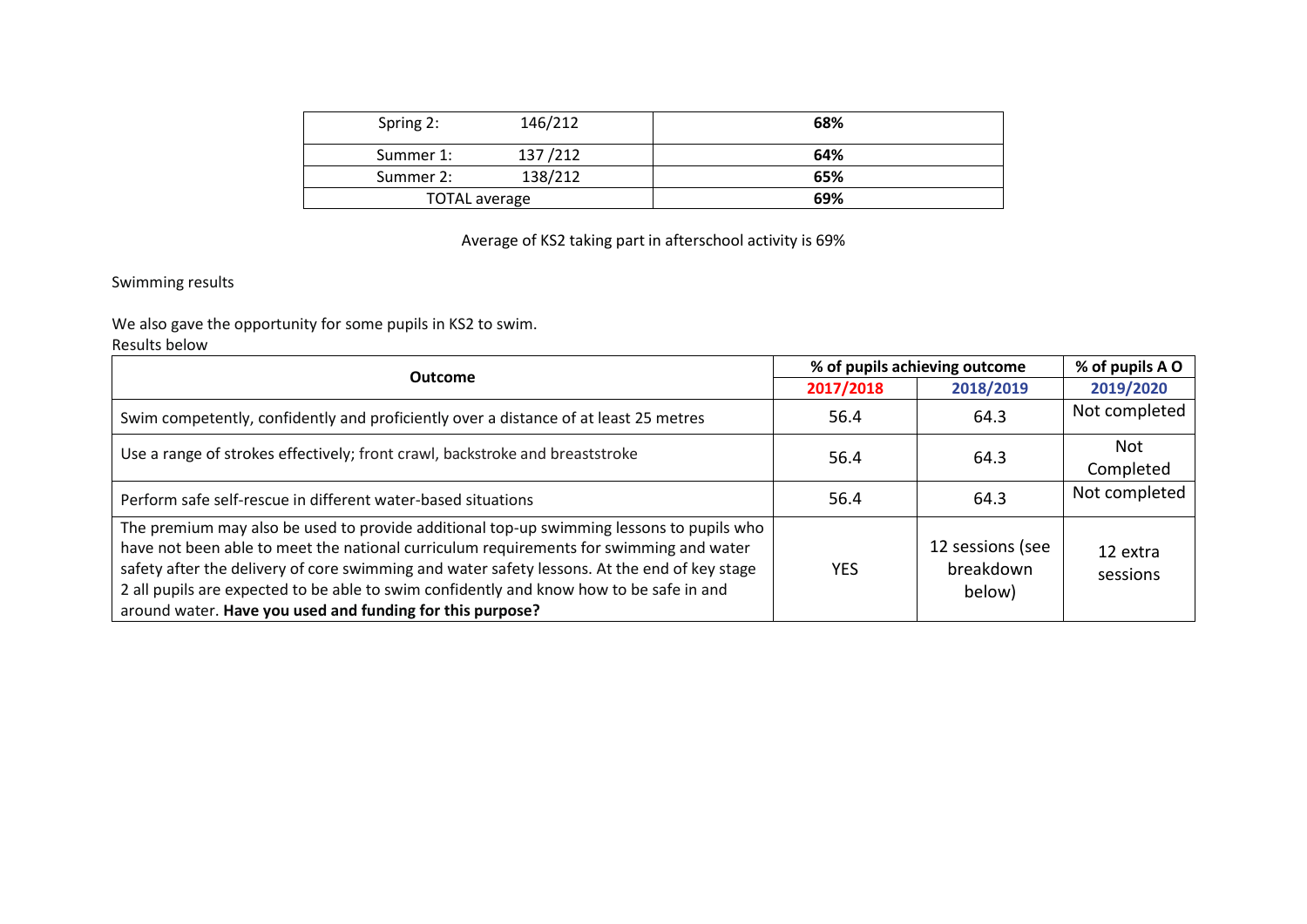# **Our none active children 2019-2020**

From information taken from our activity questionnaires the children below were highlighted as taking no part in afterschool activity at the start of the year and hence are our *non- active group.*

In order to achieve the GOLD school games mark we have to get 15% of these actively engaged in a club over two terms. The coloured key below details which clubs these children took part in

### **Red: Sports Stars Club**

### **Blue- Sport team**

### **Green- Other after school sports club**

### **Next to their name indicates what club/team that was. E.g (SS) means sports star club (AT) means archery Team**

| Year 3        | Year 4       | Year 5      | Year 6           |
|---------------|--------------|-------------|------------------|
| Lily          | Luca (DB)    | Eyo (SS)    | Kenzie           |
| Janelle (SS)  | Leah (CC)    | Poppy (CC)  | Zoey             |
| Farrell (SS)  | Mihal (SS)   | Niko (A)    | Dominic (DB)     |
| Manuela (SS)  | Aiden (SS)   | Szilard (A) | Georgina (TR CT) |
| Shyla (SS)    | Daria        | Jude (A)    | Sara             |
| Erik          | Cuba (SS)    | Alfie       | Enestas          |
| Tommie (left) | Junior (SS)  | Ephraim     | Joel             |
| Alannah (SS)  | Charlie (SS) | Harvey (SS) | Andrew           |
| Midi (SS)     | Nicole (G)   | Zach h (FT) | Emelka (G)       |
|               | Jamie Y      | Somtochi    | Maya             |
|               | Octavian     | Guari (A)   | David (DB)       |
|               | Oscar (SS)   | Ilinka (A)  | Riya             |
|               | Gemma        |             | Magedelana (N)   |
|               |              |             | Callum (DB)      |
|               |              |             | Jaiwin           |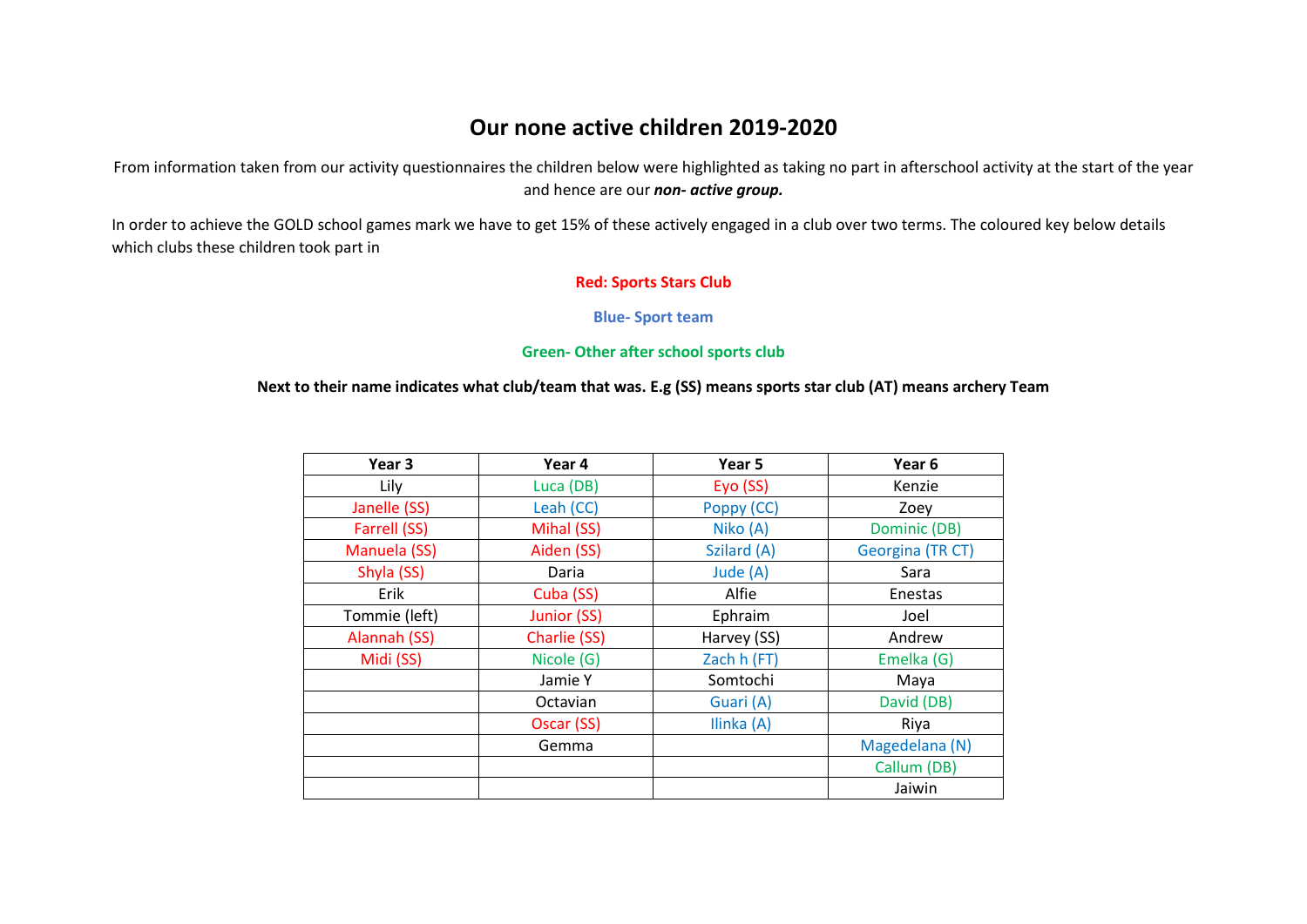|  | Tricia (QK) |
|--|-------------|
|  | Patryk (CC) |
|  | Alexia      |
|  | 18          |

Of the 52 children highlighted as non- active me managed to get 31 into a club or school team. This means we got 60% of our originally non-active children active! Taking into consideration he had a whole term missing from school, an incredible achievement!

# *Key performance Indicator 5:* **Increased participation in competitive sport**

Our school signed up to a huge number of events at the start of the year.

Our school has taken part in a huge number of sports competitions. The information below gives the information of what competitions we entered and how we did. Showing the number of pupils given the opportunity to engage in Primary Sport Competition. We took part in:

# Northampton Town School Sport federation Competitions (NTSSF) Northamptonshire Sport School Sport Competitions (SSP)

| Key: (C) Completed before Covid-19         | (NC) Not completed due to Covid-19 |
|--------------------------------------------|------------------------------------|
| <b>Level 2 Competitions entered</b>        | <b>Number of Participants</b>      |
|                                            |                                    |
|                                            |                                    |
| NTSSF Year 5/6 Tag Rugby Trophy Finals (C) | 10                                 |
| NTSSF Basketball League (NC)               | 8                                  |
| <b>SSP Arrows Archery Competition (C)</b>  | 12                                 |
| SSP Year 5/6 Girls Football (NC)           | 9                                  |
| NTSSF Year 3/4 Football League (C)         | 9                                  |
| NTSSF Year 3/4 Trophy Finals (NC)          | 10                                 |
| <b>NTSSF Year 5/6 Football League (C)</b>  | 10                                 |
|                                            |                                    |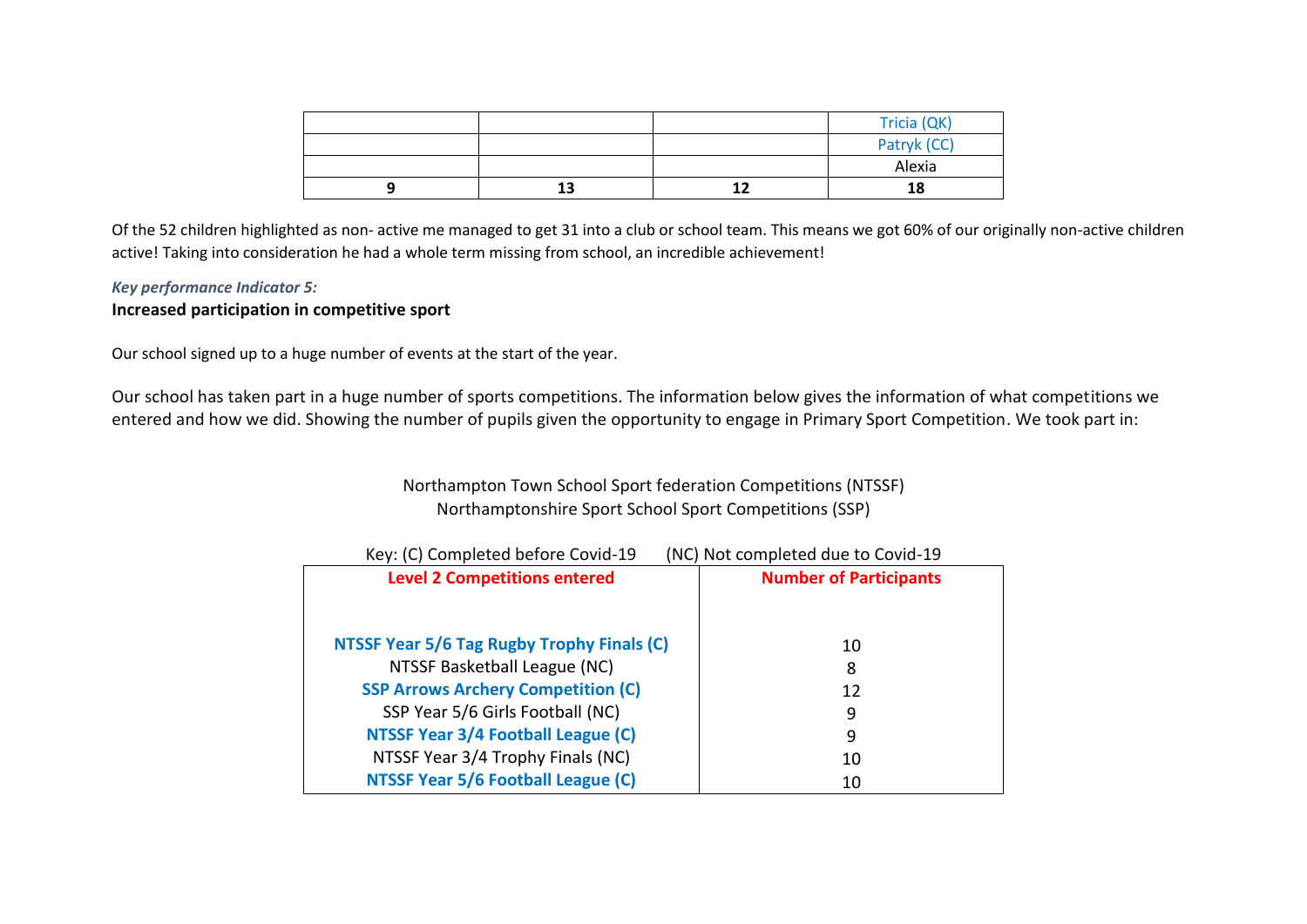| NTSSF Year 5/6 Football Finals (NC)          | 9                              |  |  |
|----------------------------------------------|--------------------------------|--|--|
| NTSSF Year 3/4 Football Festival (NC)        | 10                             |  |  |
| <b>SSP Cross Country (C)</b>                 | 28                             |  |  |
| <b>SSP Year 5/6 Sportshall Athletics (C)</b> | 12                             |  |  |
| SSP 5/6 Quadkids Athletics (NC)              | 12                             |  |  |
| SSP 1/2 Quadkids Athletics (NC)              | 12                             |  |  |
| <b>SSP Year 3/4 Gymnastics (C)</b>           | 4                              |  |  |
| <b>SSP Year 5/6 Gymnastics (C)</b>           | 4                              |  |  |
| SSP Year 3/4 Quicksticks Hockey (NC)         | 6                              |  |  |
| NTSSF Cricket League (NC)                    | 8                              |  |  |
| SSP Year 5/6 Netball (NC)                    | 8                              |  |  |
| NTSSF Dodgeball (NC)                         | 10                             |  |  |
|                                              |                                |  |  |
| Total number of events/comps:<br>19          | Total number of Pupils:<br>191 |  |  |

As you can see just on the competitions we managed to complete and those we signed up for me would have had a huge number of pupils engaged in level 2 sports competitions. As some didn't take place it meant the extra final competitions were not accessible and we for the last 3 years have accessed at least two of these. We had already qualified for the two football ones.

# **Results: from the competitions we did enter this year, we still had some fantastic results:**

# **Year 3/4 NTSSF Football League: League Winners**

**Year 5/6 NTSSF Football League: League Winners**

### **Cross Country:**

Year 4 Girls- 3<sup>rd</sup>/ 30 Year 4 Boys – 2<sup>nd</sup> /30 Year 5 Girls- 6<sup>th</sup>/30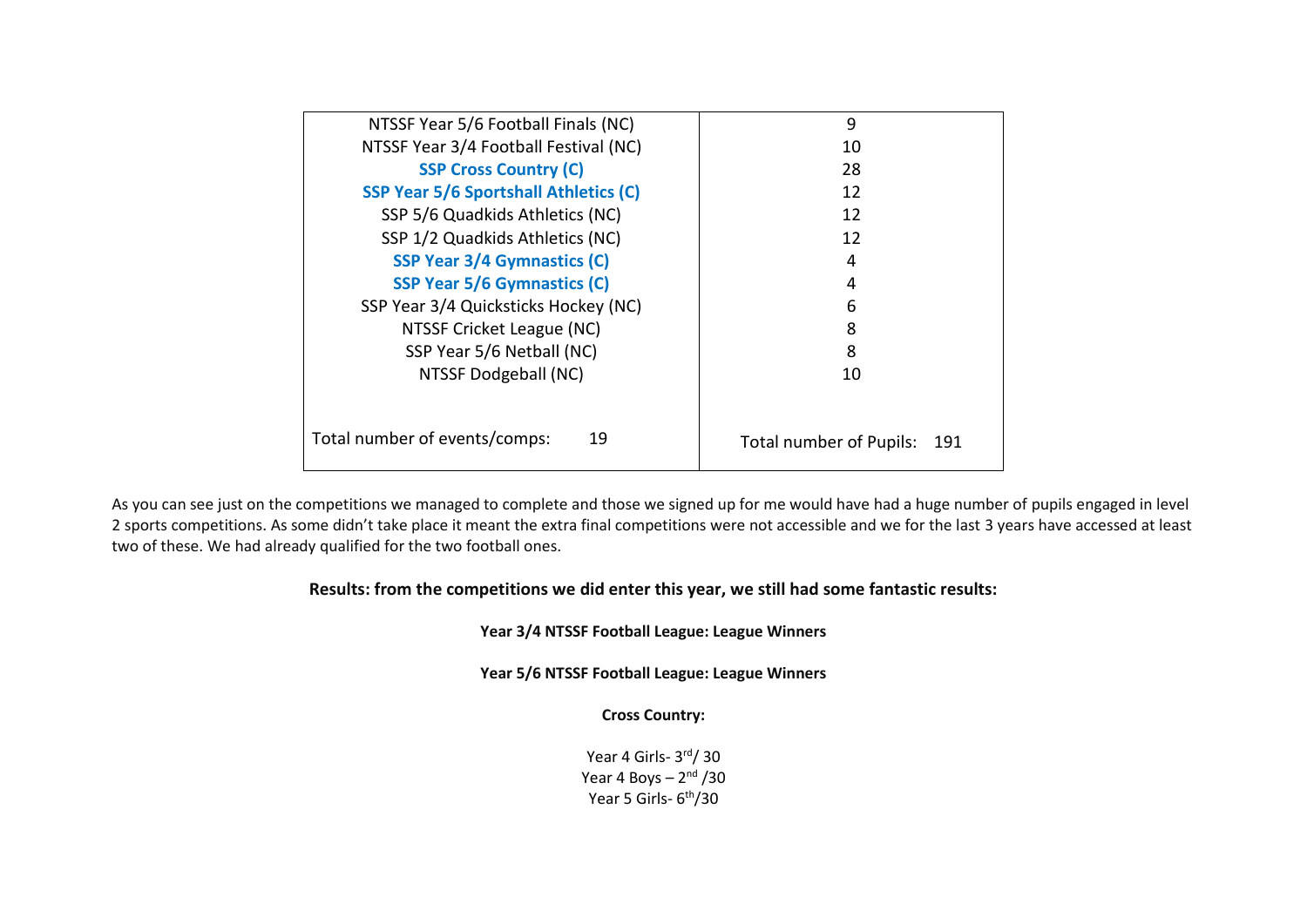Year 5 Boys – 3<sup>rd</sup>/30 Year 6 Girls- 1st/30 Year 6 Boys- 12<sup>th</sup> /30

**Year 5/6 Tag Rugby 4th/26 teams**

**Year 5/6 Sportshall Athletics 4th/32 school teams**

**Year 3/4 Gymnastics 4th/32 school Teams**

**Year 5/6 Gymnastics 8th/27 School Teams**

**SSP Arrows Archery Competition 9th and 15th out of 67 school teams!**

### **Virtual School Games**

The outbreak hindered us in actual school games competitions, but we still engaged as stated above in the Northamptonshire virtual school games, taking part in challenges of different sports, gaining participation points for every attempt. We have had some great results coming in the top ten schools in the county on a number of occasions.

Our results:

| <b>Week 1 Dodgeball:</b>                  | <b>Week 2 Gymnastics:</b>                                                  |
|-------------------------------------------|----------------------------------------------------------------------------|
| 5 <sup>th</sup> in the district (Juniors) | Mary-Ann Primary Performer of the week                                     |
| <b>Week 3 Athletics:</b>                  | <b>Week 4 Boccia:</b>                                                      |
| Didn't make the top 10                    | 5 <sup>th</sup> in District (Juniors) 10 <sup>th</sup> in County (Juniors) |
| <b>Week 5 Cricket:</b>                    | <b>Week 6 Football:</b>                                                    |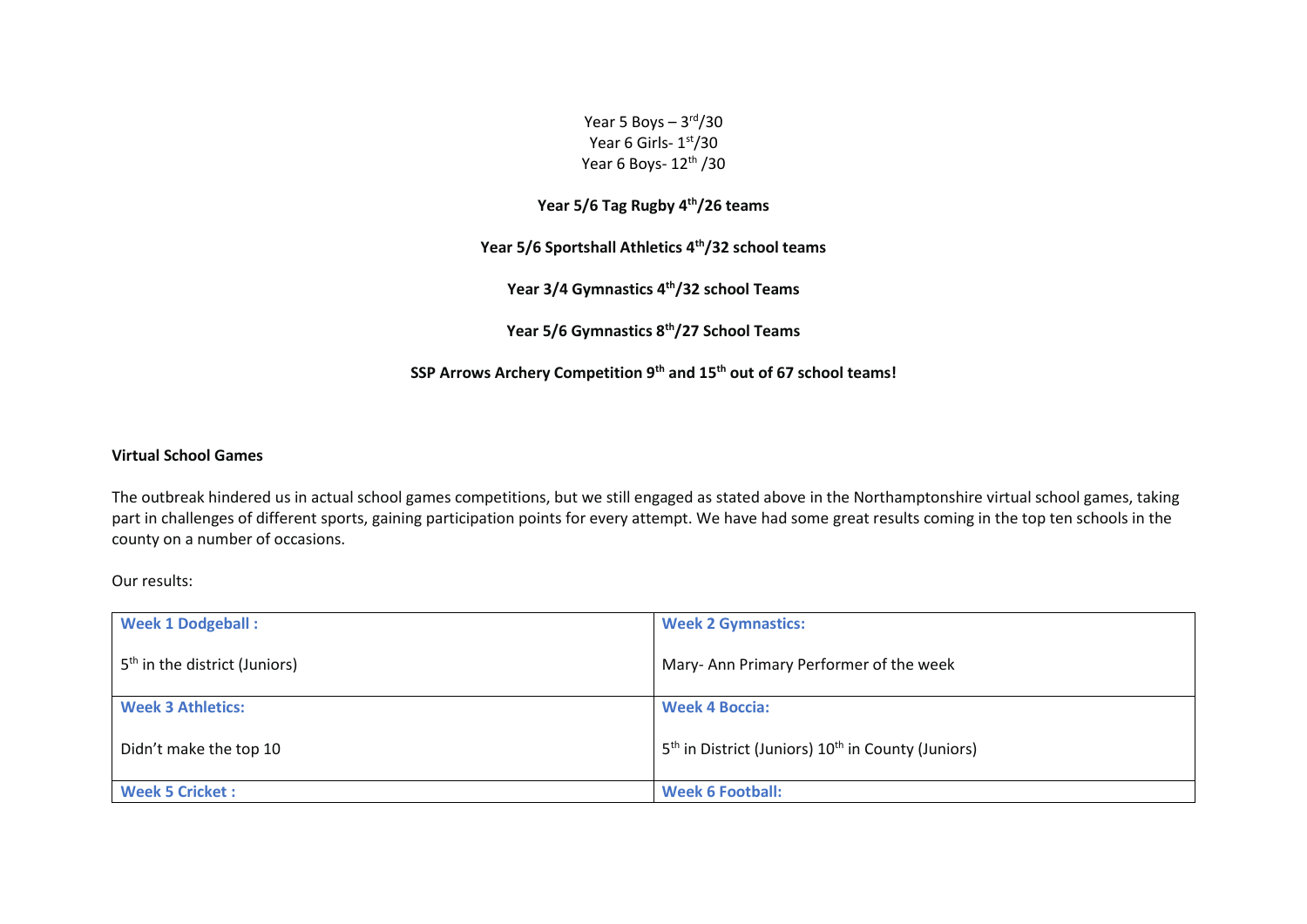| 5 <sup>th</sup> in District (infants) 5 <sup>th</sup> in District,<br>5 <sup>th</sup> in County (Juniors) | Infants: 5 <sup>th</sup> in District, 5 <sup>th</sup> in county<br>Juniors 3rd in District, 5 <sup>th</sup> in County |
|-----------------------------------------------------------------------------------------------------------|-----------------------------------------------------------------------------------------------------------------------|
| Selected for the showcase: Joseph and Luciano                                                             | Zach- selected as Primary Performer of the week                                                                       |
| <b>Week 7 Basketball:</b>                                                                                 | <b>Week 8 Tennis:</b>                                                                                                 |
| Infants: 3rd in District 3rd in County<br>Juniors: 3rd in District 3rd in County                          |                                                                                                                       |
| Samy-Selected as Primary performer of the week                                                            | Ollie D and Katia-selected for the showcase                                                                           |
| Samy, Katia and Mary-Ann selected for the showcase                                                        |                                                                                                                       |
|                                                                                                           |                                                                                                                       |

### **Virtual School Games Day**

 As you will see through the evidence folder, pictures of our school games day, this is where the whole school takes part in sports challenges against their own classmates. Competing as a house colour team and as an individual to be crowned sports day winner. We focus on displaying the school games values and hope this is evidenced to the parents. This year we had to do a virtual school games day. Meaning pupils would try challenges at home and then send in their scores to collate scores and achievements throughout the day.

### **Personal challenges incorporated in PE lessons**

 As part of achieving the GOLD school games mark, PE lessons must incorporate Personal Challenges. This is where pupils are looking to improve on their own personal bests and give feedback to others on how to improve. This year the whole school took part in a number of personal challenges: Hockey skills, Quad kids, Athletics challenges, Fitness Challenges and Multi skill challenges.

### **Inter year level 1 competitions**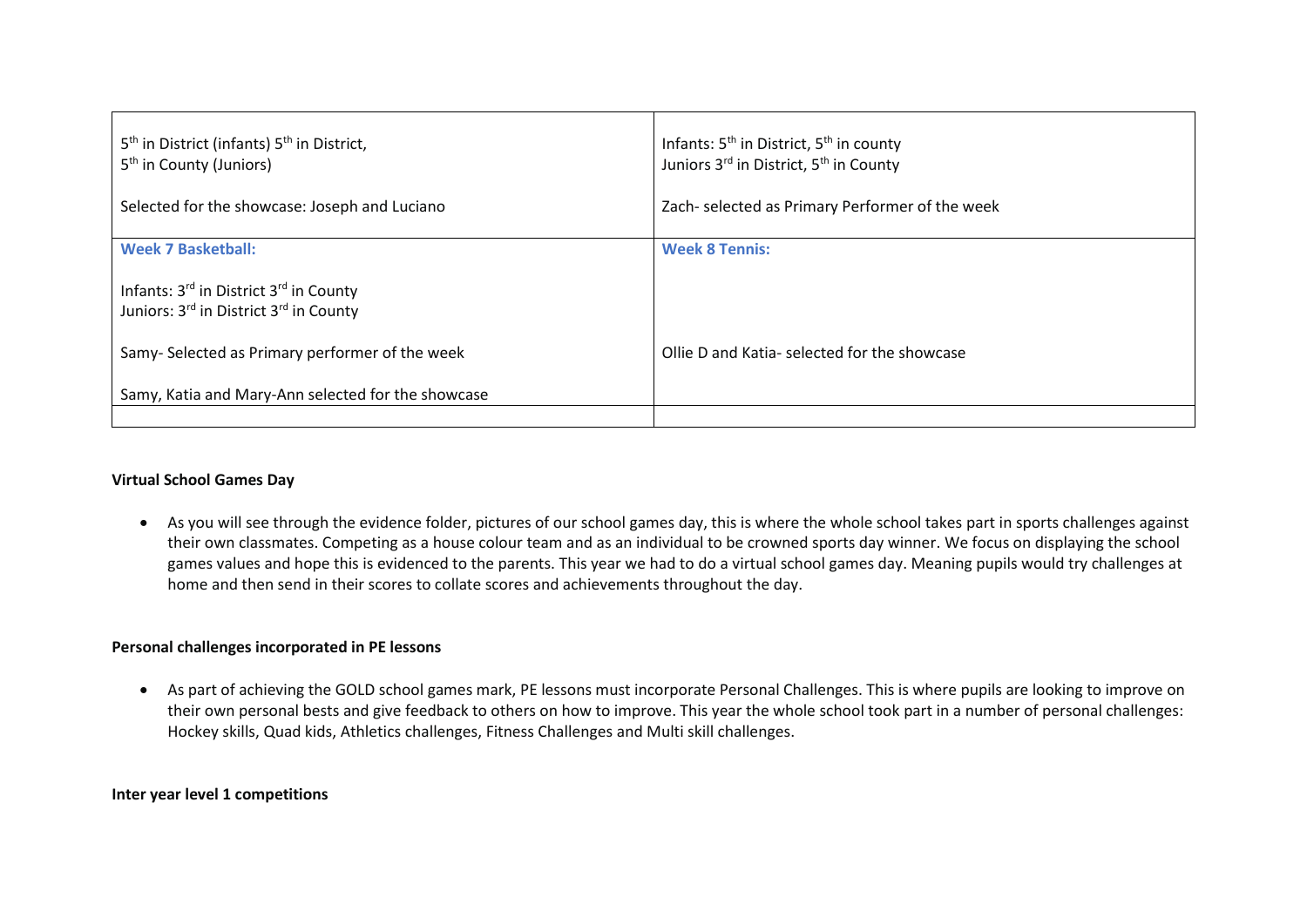As mentioned in the GOLD school games mark criteria, we have to give children opportunities to take part in inter year competitions, where they are competing in teams in sports/challenges. They implement the school games values and help with officiating, leading and engaging as well. Our competitions run in line with what topic is being taught so if football is being taught, a inter year comp will be done at the end of the topic. We also have wet weather competitions such as Shuffleboard, Handball and Benchball.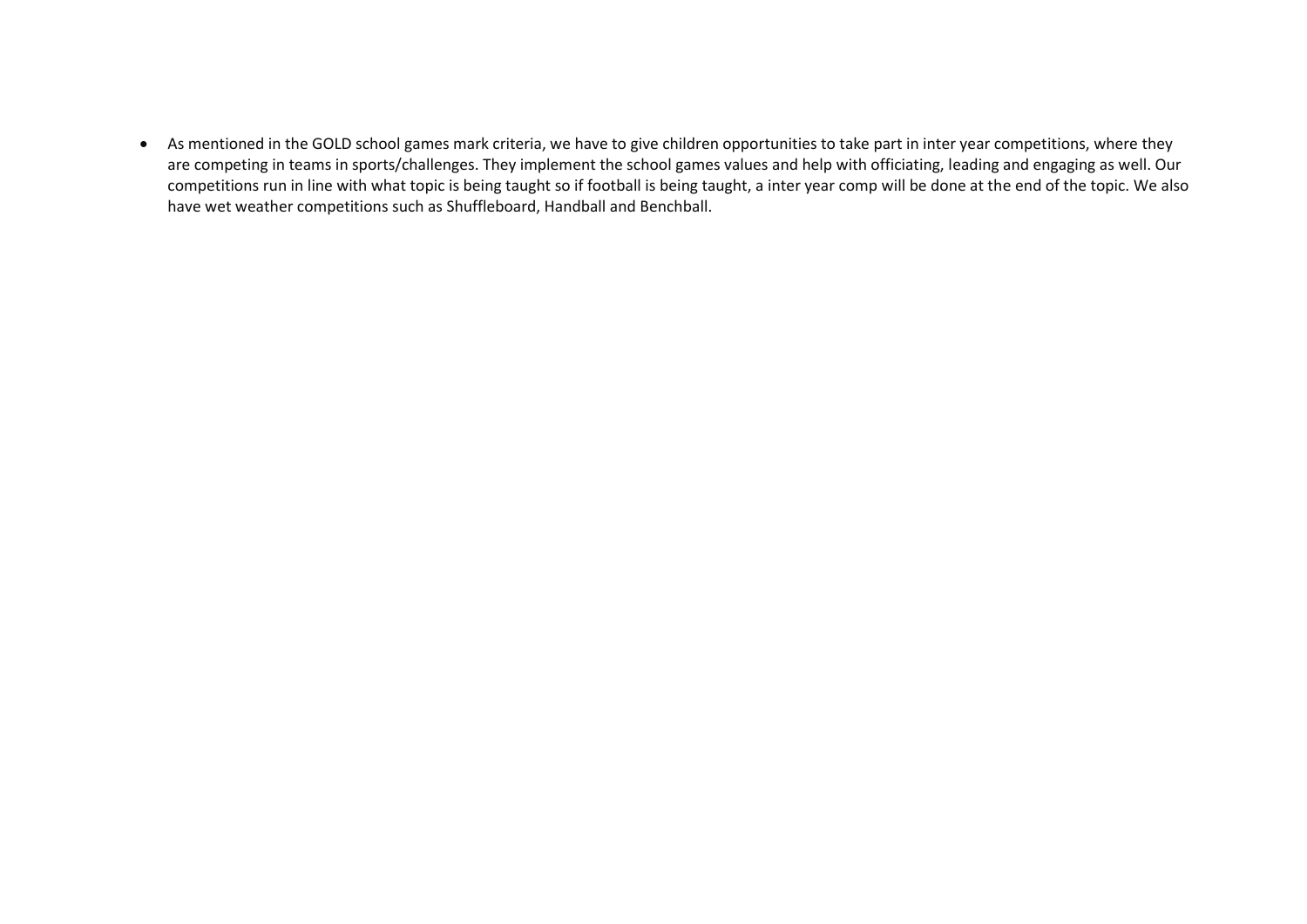# **COVID-19 Response**

In our 2019-20 Impact report it would be silly to not mention our provision during the outbreak and what we plan to do with the knock-on effect it would have had to the children Mentally, Physically and Socially.

We gave PE lesson examples and access to a number of websites so children could continue with there activity. An example timetable we gave is shown below:

|                                 | <b>MONDAY</b>                                                                                                                                                                                                              | <b>TUESDAY</b>                                                                                                                                            | <b>WEDNESDAY</b>                                                                                                                                  | <b>THURSDAY</b>                                                                                                                                                            | <b>FRIDAY</b>                                                                 | <b>SATURDAY</b>                                                                                                                                                                                 | <b>SUNDAY</b>                                                                                                                                                                                            |
|---------------------------------|----------------------------------------------------------------------------------------------------------------------------------------------------------------------------------------------------------------------------|-----------------------------------------------------------------------------------------------------------------------------------------------------------|---------------------------------------------------------------------------------------------------------------------------------------------------|----------------------------------------------------------------------------------------------------------------------------------------------------------------------------|-------------------------------------------------------------------------------|-------------------------------------------------------------------------------------------------------------------------------------------------------------------------------------------------|----------------------------------------------------------------------------------------------------------------------------------------------------------------------------------------------------------|
| <b>Option</b>                   | <b>MAGNIFICENT</b><br><b>MONDAY</b>                                                                                                                                                                                        | <b>TWIRLING</b><br><b>TUESDAYS</b>                                                                                                                        | <b>WHEELIE</b><br><b>WEDNESDAY</b>                                                                                                                | <b>THINKING</b><br><b>THURSDAY</b>                                                                                                                                         | <b>FITNESS</b><br><b>FRIDAY</b>                                               | <b>SKILLS ON</b><br><b>SATURDAY</b>                                                                                                                                                             | <b>SPORTY</b><br><b>SUNDAY</b>                                                                                                                                                                           |
|                                 | Have a go at the new<br><b>Northamptonshire sport</b><br><b>Virtual challenge.</b><br>Make sure you remember to<br>record your attempt to get a<br>participation point for the<br>school!                                  | <b>Do an Online Dance</b><br><b>Routine:</b><br>Use:<br>Go Noodle<br><b>Just Dance</b><br><b>Oti Mabuse</b><br>Dancing at Home<br><b>BBC Super movers</b> | Go out on your bikes,<br>scooters or skates<br>Remember to stay safe<br>British cycling-ready<br>set ride                                         | <b>Active learning at</b><br>Home:<br>Use REAL PE Login<br>above and pick an<br>activity to try<br>Have a go at Mr<br><b>Pearce's Personal</b><br>Challenge                | Have a go at a home<br>fitness class e.g.<br><b>Joe Wicks HIIT</b><br>Workout | <b>Practice one of your</b><br>fundamental<br>movement skills<br>So: Running, jumping,<br>Hopping, Skipping,<br>Throwing, Catching,<br>Striking an object,<br>Agility, Balance,<br>Coordination | <b>Choose your favourite</b><br>sport and practice a<br>skill!<br>Let us see your<br>attempts<br>E.g. recreate your<br>favourite goal, show us<br>your hockey dribble,<br>lets see your rugby<br>running |
| <b>Option</b><br>$\overline{2}$ | <b>MOTIVATION MONDAYS</b><br>Set yourself a personal<br><b>Challenge. What can you</b><br>learn this week?<br>e.g. skipping, jumping,<br>catching with weaker hand,<br>beating your best score at<br>My Pearce's Challenge | <b>TIME OUT TUESDAYS</b><br><b>Try some Yoga!</b><br><b>Try a Cosmic Kids Yoga</b>                                                                        | <b>WORKOUT</b><br><b>WEDNESDAY</b><br>Undertake a home<br>fitness Class<br>Create your own Joe<br>Wicks workout for you<br>and the family to try! | <b>TEAM GAMES</b><br><b>THURSDAYS</b><br>Try an active game<br>e.g. Youth Sport Trust-<br><b>PE at home cards</b><br>Northamptonshire<br><b>Sport-Challenges</b><br>online | <b>FUN TIME FRIDAY</b><br>Create your own game<br>and try it!                 | <b>ACTIVE</b><br><b>CHALLENGE</b><br><b>SATURDAY</b><br>Complete a poster to<br>get children at school<br>more active.<br>E.g. Active Travel                                                    | <b>FREE SUNDAY</b><br><b>Get Outside and enjoy</b><br>yourself!                                                                                                                                          |
| <b>Option</b><br>3              | <b>MAGNIFICENT MONDAY</b>                                                                                                                                                                                                  | <b>TRY PE TUESDAY</b><br>Have a go at one of the<br><b>Yorkshire sports PE lessons!</b>                                                                   | <b>WORK IT</b><br><b>WEDNESDAY</b><br>On your TV you can<br>now download and                                                                      | <b>TAKE IT OUTSIDE</b><br><b>THURSDAY</b><br>Have a go at<br>Geocaching!                                                                                                   | <b>FREE FRIDAY!</b>                                                           | <b>STAY ACTIVE</b><br><b>SATURDAY</b>                                                                                                                                                           | <b>SCAVENGER HUNT</b><br><b>SUNDAY</b><br>Set your own<br>scavenger hunt                                                                                                                                 |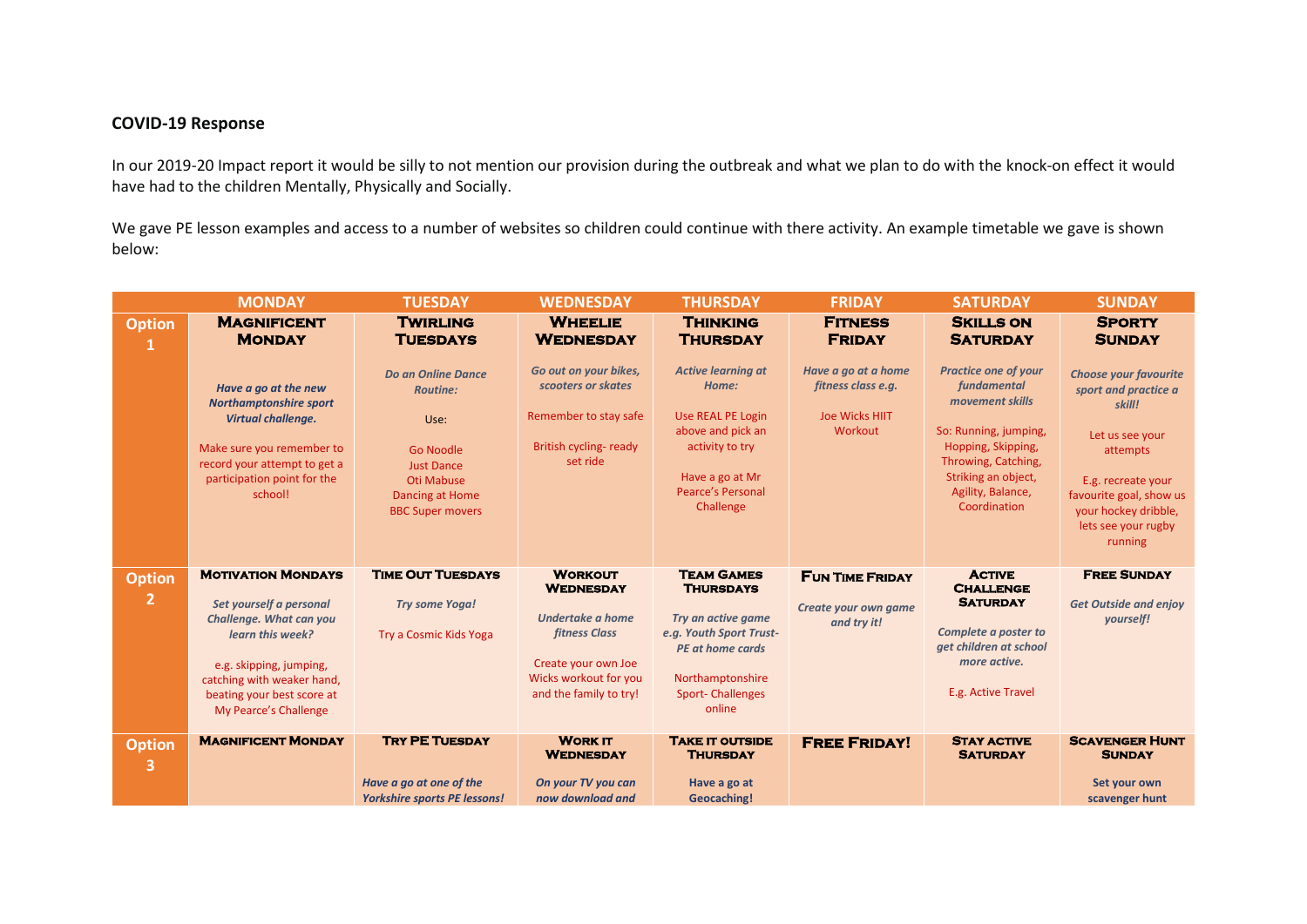| (NEW) | Have a go at the new<br><b>Northamptonshire sport</b><br>virtual challenge!                                                           | Just type in Yorkshire sport<br>on Youtube or click the link<br>from Mr Pearce's PE Section | have a go at some<br>workouts.<br>Have a go at Fit in 5 for | A outdoor treasure<br>hunt on your phone!                      | Create your own new<br>sports kit for the<br>school: | Go on a<br>walk/run/cycle or<br>scoot with your family. | Use the template in Mr<br>Pearce's files or list 10<br>items you have to go |
|-------|---------------------------------------------------------------------------------------------------------------------------------------|---------------------------------------------------------------------------------------------|-------------------------------------------------------------|----------------------------------------------------------------|------------------------------------------------------|---------------------------------------------------------|-----------------------------------------------------------------------------|
|       | Make sure you record your<br>attempt every time on the<br>Northamptonshire website<br>to get a participation point<br>for the school! |                                                                                             | kids! Just type in on<br>your Tv search screen              | Just download the app<br>and have a go at<br>finding geocaches | Design, colour and<br>special features!              |                                                         | and find in the quickest<br>time possible.                                  |

As you can see a huge range of ideas and opportunities were given to the children of things they could try at home. These included:

- Free sign up to REAL PE- giving lesson ideas and challenges for the children specifically designed for those in KS1
- Weekly challenges from Mr Pearce
- Weekly School Games challenges to log and score points for the school (mentioned previously)
- A range of fun sites to try new things: Joe Wicks workouts, Cosmic Yoga, scavenger hunts, walk and talks

All these ideas and tasks were linked to the school website. In terms of impact it is very hard to judge which children actually accessed this and used the information positively. The best thing we can do is assess the children on return and have plans in place to hopefully help the children recover. This is shown below.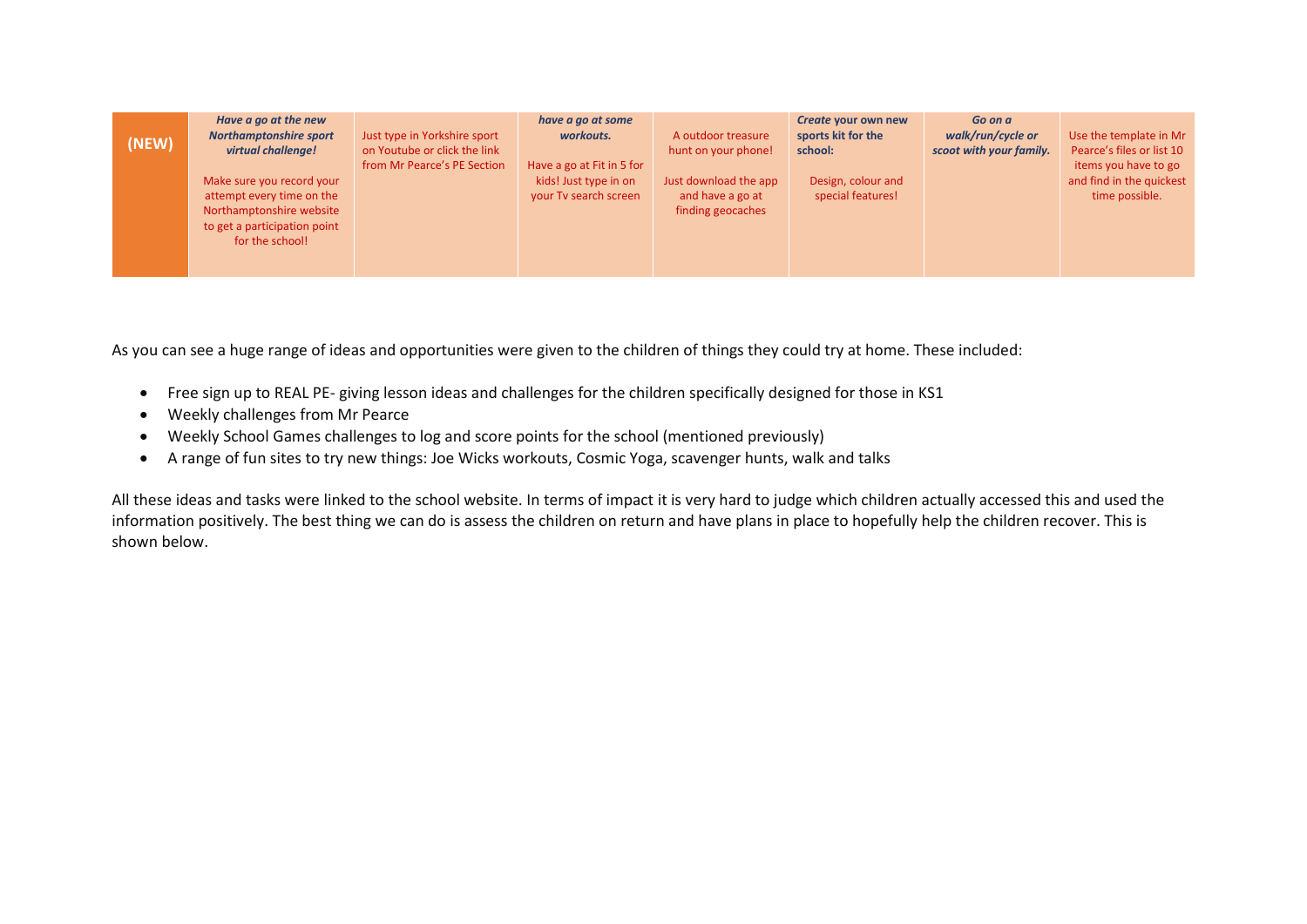# **Recovery of Covid-19**

It is immediately clear that the impact caused will have a knock-on effect in years to come. We came up with a Covid-response which perfectly sums up how we plan to go about improving The Good Shepherd physical, Mental and Social wellbeing in the coming terms.

| Lockdown restrictions might cause<br>pupils to return with:            | Suggested activities we can implement in your school that link to the<br><b>PE National Curriculum</b>                                                                      | <b>Intent (in response to Covid-19)</b>                                                                         |
|------------------------------------------------------------------------|-----------------------------------------------------------------------------------------------------------------------------------------------------------------------------|-----------------------------------------------------------------------------------------------------------------|
| <b>Loss of functional capacity</b>                                     | Athletics (KS1 and KS2 running, throwing and jumping)<br>Fitness Circuits (KS2 health related exercise)<br>$\bullet$<br><b>Fundamental Movement Skills (KS1 locomotion)</b> | To build stamina, strength and flexibility<br>$\bullet$                                                         |
| <b>Lacking movement competence</b>                                     | Skills Basked activities (KS2 games and KS1 ball skills)]<br>Movement and agility activities (KS1 locomotion)<br>Creative movement patterns (KS1 and KS2 Dance)             | Increase in basic movements (agility and<br>$\bullet$<br>coordination) stability (balance and object<br>control |
| <b>Suffering loneliness, social isolation</b><br>and lack of belonging | Activities which focus on communication and collective performance<br>(OAA including team building and problem solving)                                                     | Social interaction, connection, collaboration<br>$\bullet$<br>and teamwork                                      |
| Anxiety, bereavement trauma or<br><b>stress</b>                        | Play (maximise physical activity opportunities)<br>Walking including the daily mile<br>Yoga, Tai Chi, Dance                                                                 | Controlling breathing, controlling emotions<br>and mindfulness<br>Self-expression, how they are feeling         |
| Inactivity (too much time indoors)                                     | Outdoor Adventurous challenges (scavenger hunts)<br>$\bullet$<br>Athletics (KS1 and KS2 running Throwing and Jumping)<br>$\bullet$<br><b>Personal Challenges</b>            | Connection with the environment and<br>regaining perspective                                                    |
| Lack of motivation and confidence                                      |                                                                                                                                                                             |                                                                                                                 |